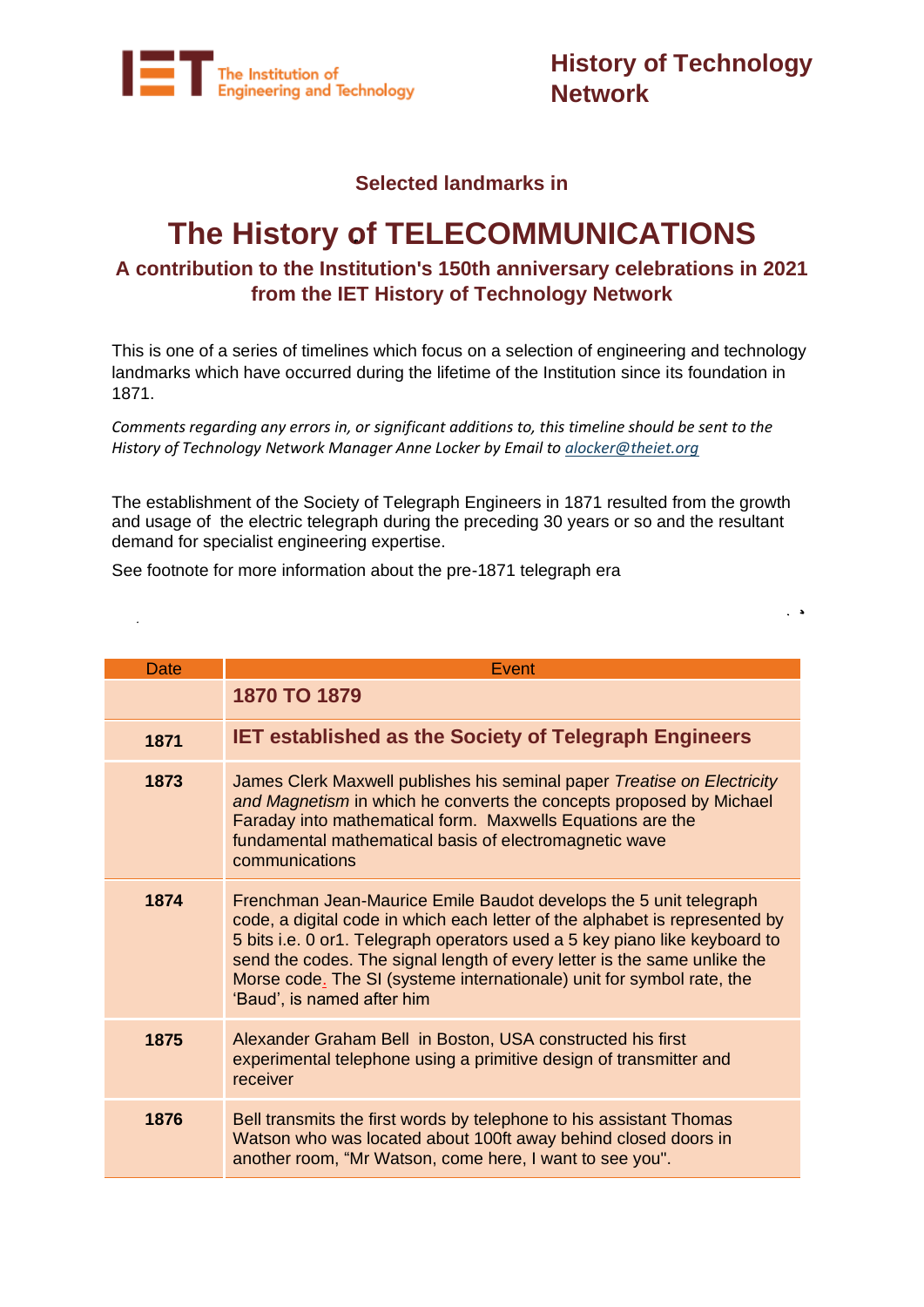| <b>Date</b> | Event                                                                                                                                                 |
|-------------|-------------------------------------------------------------------------------------------------------------------------------------------------------|
|             |                                                                                                                                                       |
| 1876        | Sir William Thompson (later Lord Kelvin) exhibits Bell's telephone to the<br>British Association for the Advancement of Science                       |
|             | Bell files for a patent 'for apparatus for transmitting vocal sounds'. But                                                                            |
|             | soon after Elisha Gray of Western Union based in Chicago who had also<br>been developing a telephone device, filed a similar patent application       |
|             | However Bell, and not Gray, was granted the patent. Telephony is<br>analogue unlike Morse Code telegraphy                                             |
| 1877        | The Bell Telephone Company is formed in the USA                                                                                                       |
|             | In the USA Thomas Edison designs a carbon transmitter for use in<br>telephones                                                                        |
| 1878        | In order to market his newly patented telephone in the UK market Bell<br>forms The Telephone Company Ltd.                                             |
|             | In the UK David Hughes a professor of music with an interest in electricity,                                                                          |
|             | also designs a carbon microphone. Francis Blake, an officer in the US<br>Coast Survey, further developed Hughes design and offered it to Bell who     |
|             | accepted it as superior to Edison's design and his own. The Bell                                                                                      |
|             | Companies throughout the world used the Blake-Hughes transmitter in                                                                                   |
|             | telephones for some 20 years.                                                                                                                         |
| 1879        | In the UK The Telephone Company Ltd opened Britain's first public                                                                                     |
|             | manual telephone exchange at 36 Coleman St, in the City of London.<br>Later that year two further exchanges opened one at 101 Leadenhall              |
|             | Street, EC2 another at 3 Palace Chambers, Westminster. Calls between                                                                                  |
|             | customers, then known as subscribers, were established manually by<br>female operators. As manual exchanges grew in number and size it                |
|             | presented new employment opportunities for women                                                                                                      |
|             | Prof David Hughes (see 1878) accidentally discovered that with no                                                                                     |
|             | physical connection he could receive energy in a telephone in the form of                                                                             |
|             | clicks from a spark generated by an inductance coil up to a considerable<br>distance. He demonstrated the effect to the Royal Society (RS) who failed |
|             | to realise that these findings confirmed Maxwell's theory (see 1873). If                                                                              |
|             | the RS had realised the significance of David Hughes' demonstration we<br>may speculate that today the 'Hughes' rather than the 'Hertz' could be the  |
|             | SI unit of frequency?                                                                                                                                 |
|             | 1880 to 1889                                                                                                                                          |
| 1880        | In the UK a High Court judgement decided that a telephone was a                                                                                       |
|             | telegraph, and that a telephone conversation was a telegram, within the<br>meaning of Section 4 of the Telegraph Act, 1869. This meant that to        |
|             | continue operation the multiple private telephone companies which had                                                                                 |
|             | emerged had to obtain a licence from the PMG (Postmaster General)                                                                                     |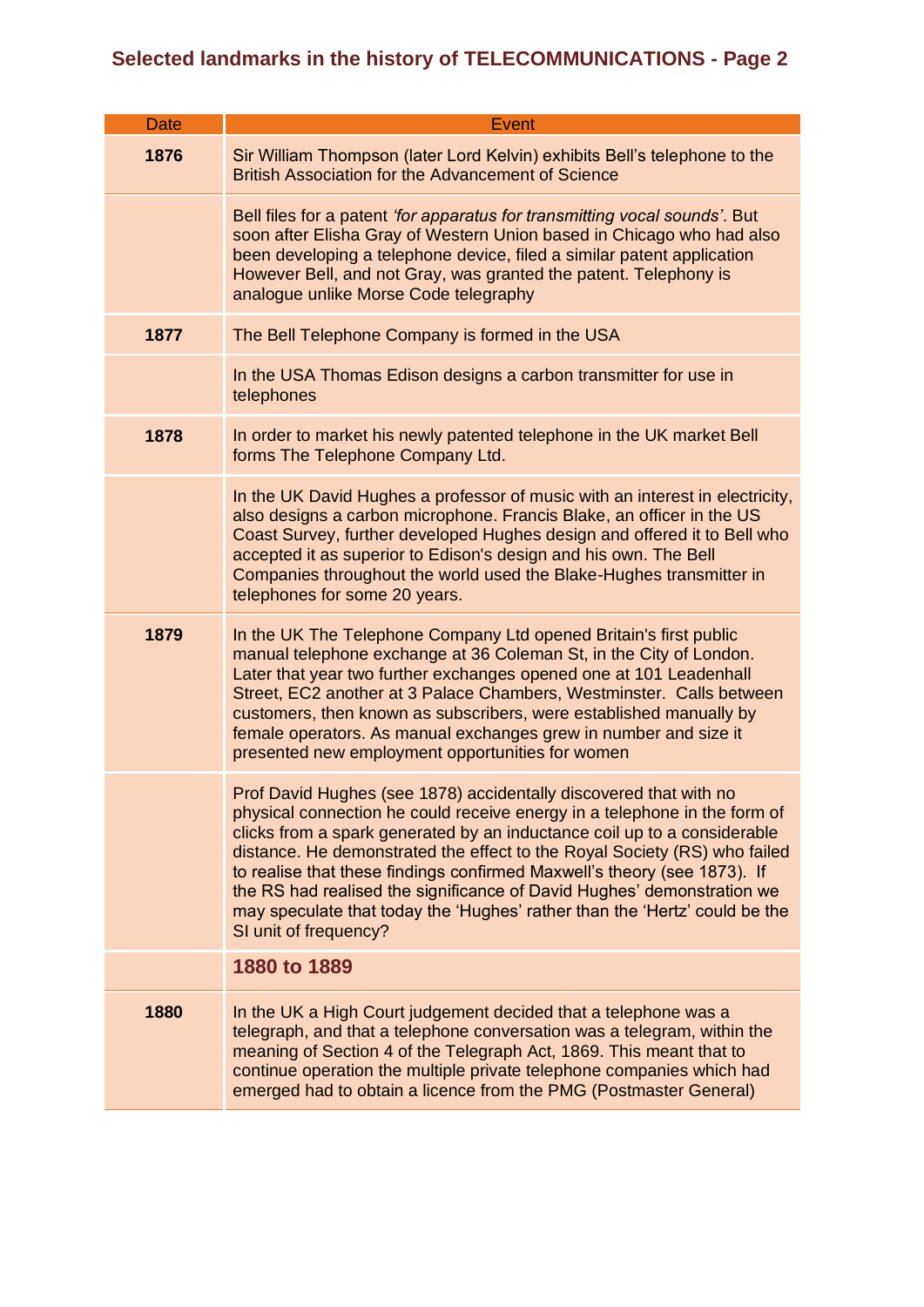| <b>Date</b> | <b>Event</b>                                                                                                                                                                                                                                                                                                                                                                                                                                           |
|-------------|--------------------------------------------------------------------------------------------------------------------------------------------------------------------------------------------------------------------------------------------------------------------------------------------------------------------------------------------------------------------------------------------------------------------------------------------------------|
| 1881        | In the UK the Government authorised the Post Office to offer a public<br>telephone, in addition to, a public telegraph service. The Post Office<br>proceeded to convert some telegraph service exchanges to (manual)<br>telephone exchanges.                                                                                                                                                                                                           |
|             | The National Telephone Company was formed in March in the UK to<br>exploit the market in Scotland, the Midlands and Ireland.                                                                                                                                                                                                                                                                                                                           |
| 1882        | Patents for Central Battery (CB) systems are filed by G.L. Anders in<br>London. Feeding power to telephones from an exchange, CB working<br>avoids the need for local batteries at the subscribers premises. CB<br>prevails until the modern era when electronic terminal equipment, locally<br>powered, is required for instance for broadband connections to the<br>Internet.                                                                        |
| 1885        | UK long-distance telephone trials take place between London and<br>Liverpool. Copper wire had been found more suited for voice<br>transmission but long distances required thick, and hence heavy,<br>conductors to minimise attenuation Long routes required wires weighing<br>up to 800 lb/mile(225kg/km). A 2 wire circuit from London to Glasgow<br>equated to some 320 tons of copper.                                                            |
|             | Oliver Heaviside a member of the STE (soon to be renamed the IEE)<br>proposes that the attenuating effect of cable capacitance could be offset<br>by adding inductance. Known as 'loading' adding inductance extends the<br>distance telephone signals could travel without significant attenuation thus<br>improving long-distance communication. (see 1899)                                                                                          |
| 1888        | German physicist Heinrich Hertz experimenting under controlled<br>laboratory conditions transmits and detects electromagnetic (EM) waves<br>generated by sparks thereby confirming the mathematical theories of<br>James Clerk Maxwell (see 1873). As a result, EM waves became known<br>as 'Hertzien waves' initially                                                                                                                                 |
|             | The Ericisson Company of Sweden combine telephone transmitter and<br>receiver into one instrument - the first telephone handset                                                                                                                                                                                                                                                                                                                        |
| 1889        | Almon Strowger a funeral director in Kansas City, USA, filed for a US<br>patent for an electro-mechanical step-by-step automatic telephone<br>system. His patent was issued in 1891. He had suspected that his local<br>manual board telephone operator who was married to Strowger's<br>competitor was diverting his business to her husband. The Strowger<br>system of switching was widely used by many countries for the next 100<br>years or more |
|             | 1890 to 1899                                                                                                                                                                                                                                                                                                                                                                                                                                           |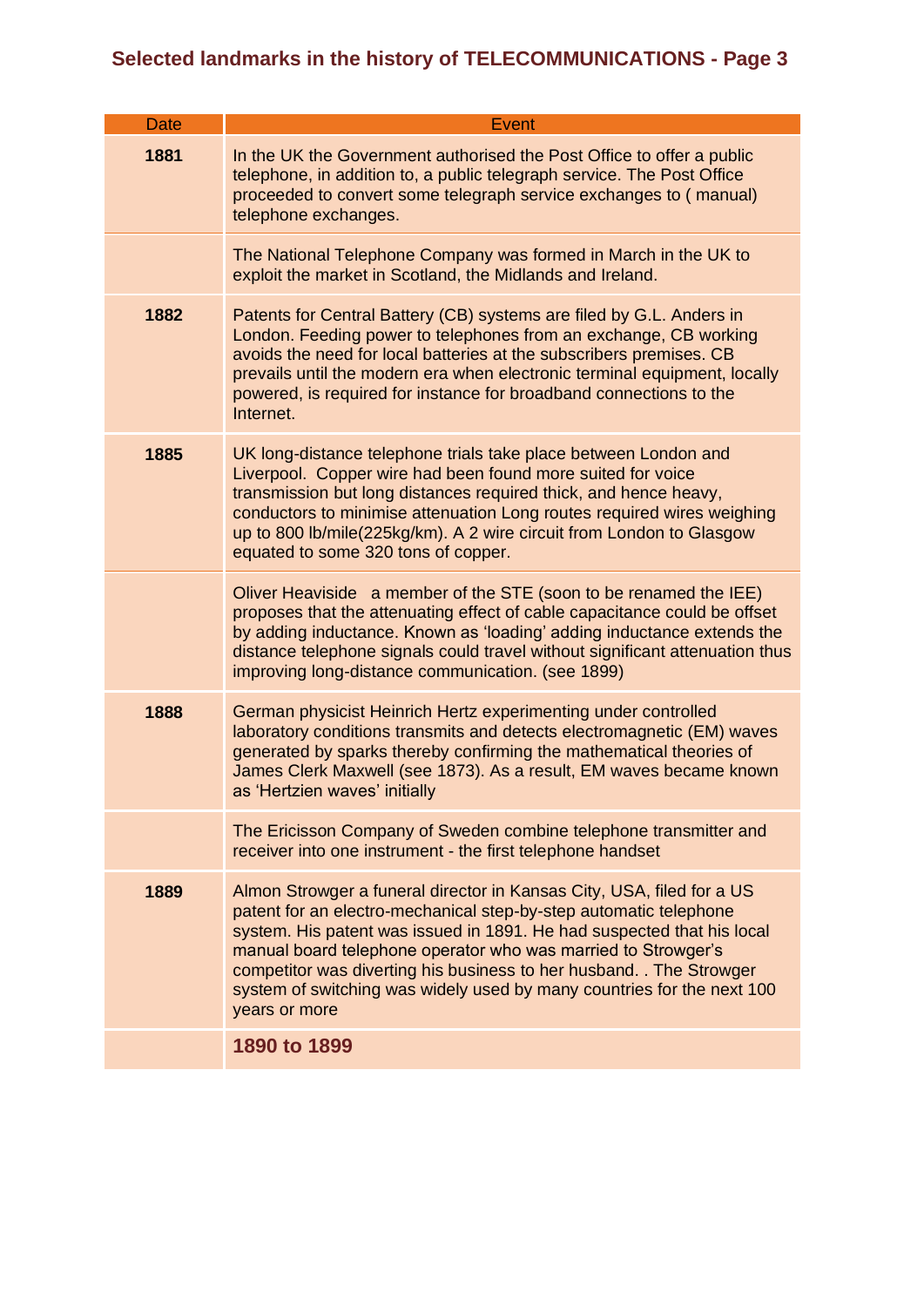| <b>Date</b> | Event                                                                                                                                                                                                                                                                                                                                                                                                                                                                                  |
|-------------|----------------------------------------------------------------------------------------------------------------------------------------------------------------------------------------------------------------------------------------------------------------------------------------------------------------------------------------------------------------------------------------------------------------------------------------------------------------------------------------|
| 1891        | In this pre-electronics era various techniques were devised to detect<br>reception of EM signals generated by sparks. Eduard Branly created one<br>device – the coherer - consisting of iron filings, carrying a current, in a<br>small glass tube. When subjected to EM fields the filings would stick<br>together and the resistance reduced. Marconi later developed an<br>improved device, the magnetic detector.                                                                  |
|             | The first international telephone service is inaugurated between London<br>and Paris following the laying of a submarine cable across the English<br>Channel.                                                                                                                                                                                                                                                                                                                          |
| 1892        | A public automatic telephone exchange based on Strowger's design is<br>opened in Indiana USA                                                                                                                                                                                                                                                                                                                                                                                           |
| 1894        | During a memorial lecture for Hertz following his untimely death, Prof<br>Oliver Lodge transmitted and received 'Hertzien' waves over a distance of<br>60m. Although no meaningful intelligence was transmitted the<br>demonstration indicated the potential of using 'Hertzian' waves for<br>wireless telegraphy                                                                                                                                                                      |
| 1895        | In Russia Aleksandr Popov demonstrates wireless communication using<br>lightning conductors as transmitting and receiving aerials                                                                                                                                                                                                                                                                                                                                                      |
|             | The UK Post Office Trunk telephone service opens                                                                                                                                                                                                                                                                                                                                                                                                                                       |
| 1896        | Guglielmo Marconi, in Italy developed a keen interest in the potential of<br>'Hertzien' waves following tuition from Prof Augusto Righi in Bologna.<br>Using a Righi spark gap as a transmitter and a coherer for reception, he<br>found that improved reception was achieved by earthing and using high<br>aerials. He also devised a method of 'unsticking' i.e., decohering, the iron<br>filings in coherers by tapping them with a bell mechanism, after each<br>signal reception. |
|             | Marconi moved to the UK the largest potential market for wireless<br>telegraphy and submitted a patent for 'Improvement in telegraphy and<br>in apparatus therefore'. His original wireless telegraphy patent                                                                                                                                                                                                                                                                          |
|             | Marconi successfully demonstrates his equipment to Sir William Preece<br>E-in-C of the Post Office by transmitting between two buildings in the City<br>of London                                                                                                                                                                                                                                                                                                                      |
|             | A rotary dial is developed in the USA – forerunner of the standard<br>telephone dial used before the advent of push button telephones                                                                                                                                                                                                                                                                                                                                                  |
| 1897        | Marconi demonstrates wireless telegraphy 14 miles between Lavernock<br>Point near Cardiff and Flat Holme, an Island in the Bristol Channel.                                                                                                                                                                                                                                                                                                                                            |
|             | Marconi establishes the 'Wireless Telegraph and Signal Company' to<br>manufacture his spark gap transmitters and the coherer/de-coherer<br>receivers. The company name is later changed to the 'Marconi Wireless<br>Telegraph Company'                                                                                                                                                                                                                                                 |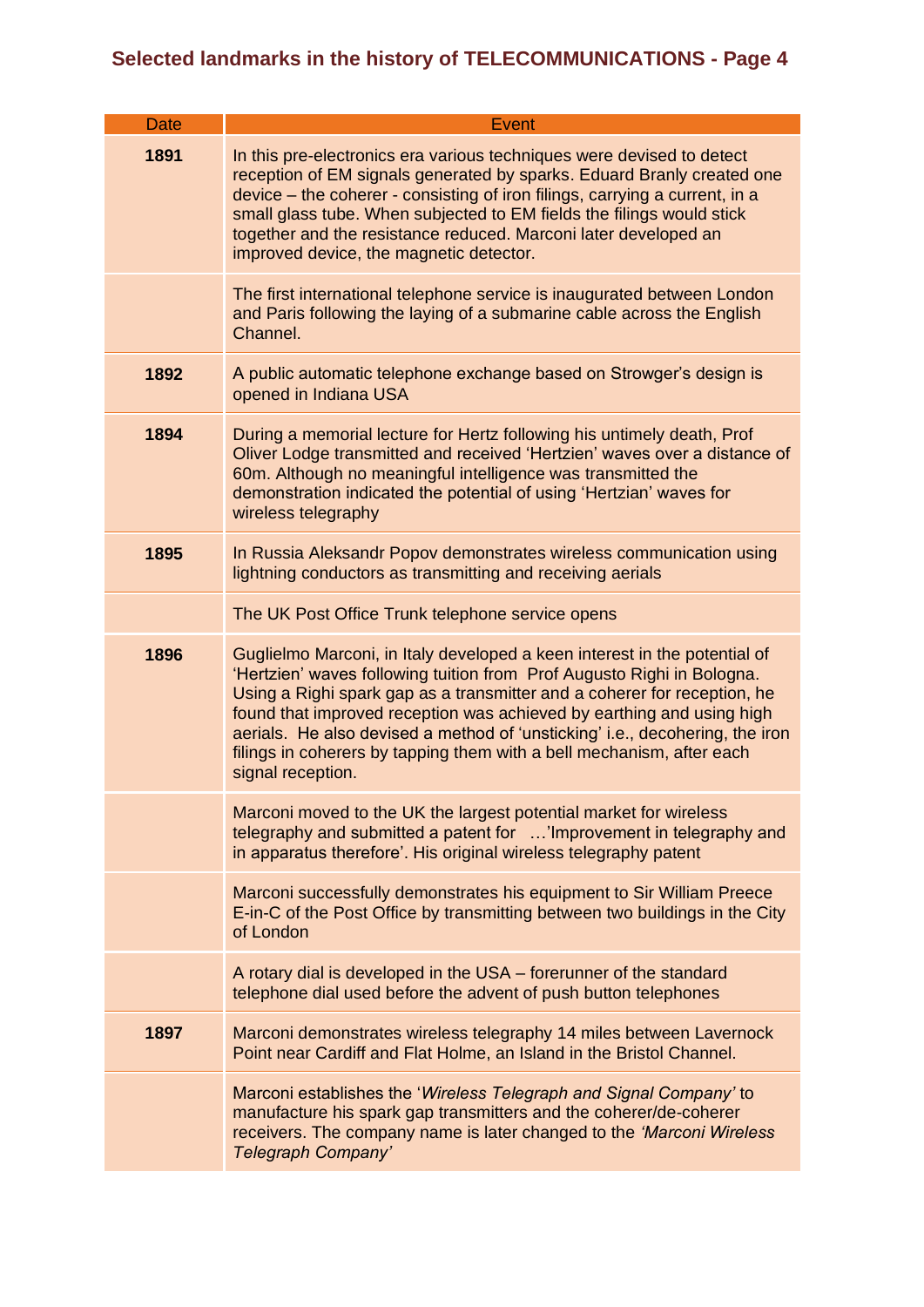| <b>Date</b> | Event                                                                                                                                                                                                                                                                                                                                                                                                                                                                                                 |
|-------------|-------------------------------------------------------------------------------------------------------------------------------------------------------------------------------------------------------------------------------------------------------------------------------------------------------------------------------------------------------------------------------------------------------------------------------------------------------------------------------------------------------|
|             | Eduard Branly is attributed by some sources as the person who first used<br>the term 'Radio' instead of 'Hertzian' waves                                                                                                                                                                                                                                                                                                                                                                              |
|             | Marconi visiting Italy successfully communicates with ships 12 miles<br>offshore using spark transmitters. Ship-to-shore radio is proven practical                                                                                                                                                                                                                                                                                                                                                    |
| 1898        | Karl Braun inserts inductive coupling in a transmitter separating the aerial<br>from the spark generator resulting in improved signal transmission<br>distances. He also develops a crystal detector device.                                                                                                                                                                                                                                                                                          |
| 1899        | Michael Pupin adds induction coils (Pupin Coils) to cables at regular<br>intervals to reduce attenuation in accordance with Heaviside's theory (see<br>1885)                                                                                                                                                                                                                                                                                                                                          |
|             | Municipalities in the UK are authorised to establish their own telephone<br>systems. In 2021 only Kingston-Upon-Hull remains of the original<br>companies so created                                                                                                                                                                                                                                                                                                                                  |
|             | 1900 to 1909                                                                                                                                                                                                                                                                                                                                                                                                                                                                                          |
| 1900        | Prof Reginald Fessenden in the USA recognised the need to generate<br>continuous waves and an alternative to the coherer detector, if speech<br>was to be transmitted by 'Hertzian' waves. He successfully transmits<br>telephony a short distance using very high frequency spark generation<br>(10,000/sec) to simulate a continuous signal which is then modulated by a<br>microphone in the aerial lead. An electrolytic detector, in place of a<br>coherer, is used for conversion back to voice |
|             | The first CB (see 1882) manual telephone exchange is established in<br><b>Bristol</b>                                                                                                                                                                                                                                                                                                                                                                                                                 |
| 1901        | Marconi successfully transmits the letter 'S' by Morse code using a spark<br>transmitter, between Poldhu in Cornwall and Signal Hill Newfoundland -<br>the first transatlantic wireless transmission. Later that year an Atlantic<br>telegraph service was established in Crookhaven in Cork in 1901 by<br>Marconi and later moved to Valentia, in Ireland in 1914.                                                                                                                                   |
|             | In the USA Prof Reginald Fessenden patents wireless telephony.                                                                                                                                                                                                                                                                                                                                                                                                                                        |
| 1902        | To explain how Marconi was able to transmit EM waves from UK to USA<br>beyond the optical horizon, UK IEE member Oliver Heaviside and Arthur<br>Kennelly in USA propose the existence of an ionised layer above earth's<br>surface reflecting the signals. Known today as the Kennelly-Heaviside (or<br>E) layer. In 1926 Edward Appleton identified another layer in the<br>ionosphere, the Appleton or (F layer), which reflects short wave radio<br>signals.                                       |
| 1903        | In Berlin an International Preliminary Conference on Wireless Technology<br>is held to discuss the use of the new technology for communicating with<br>ships at sea                                                                                                                                                                                                                                                                                                                                   |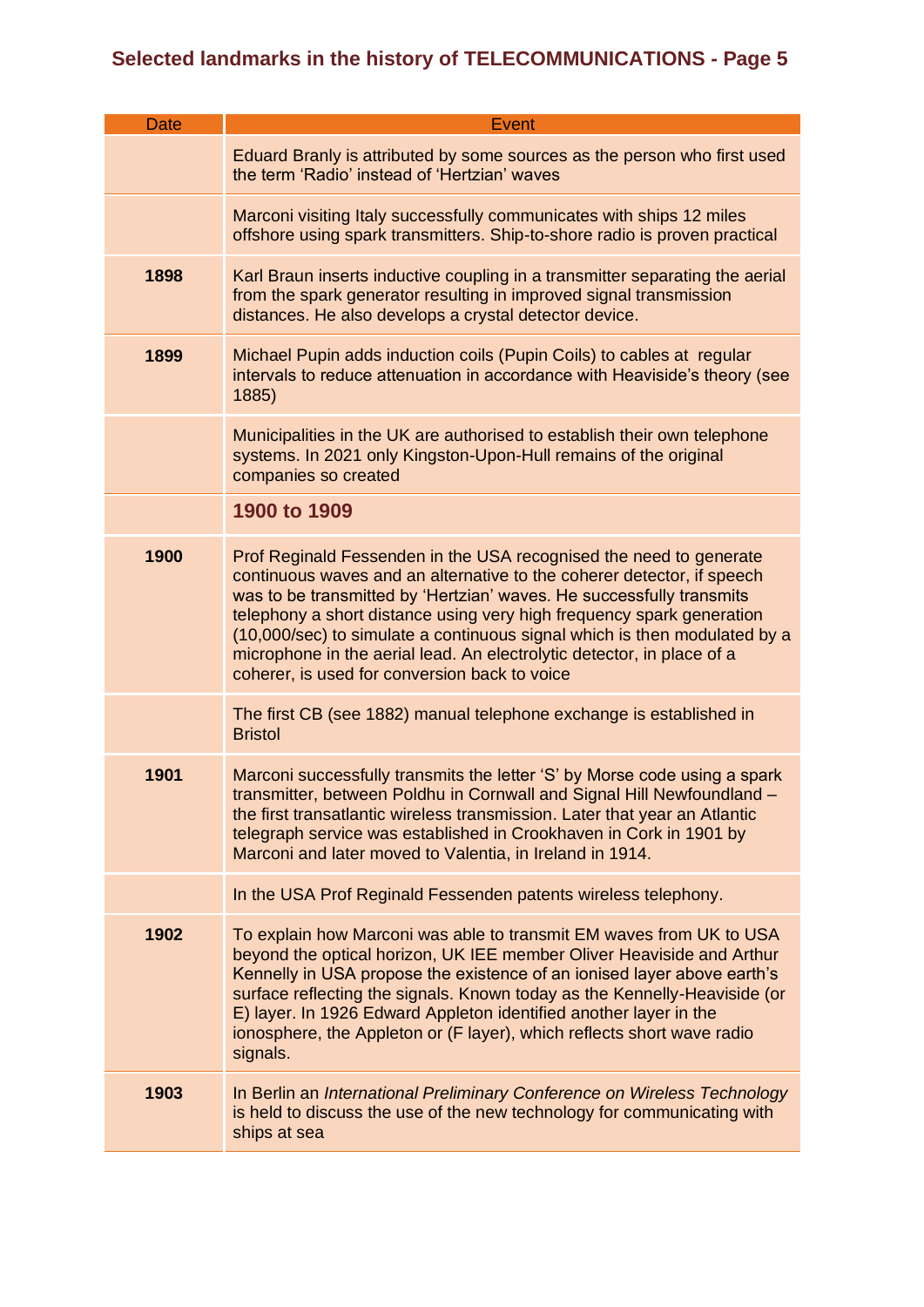| <b>Date</b> | Event                                                                                                                                                                                                                                                                                                                                                                                                                                                         |
|-------------|---------------------------------------------------------------------------------------------------------------------------------------------------------------------------------------------------------------------------------------------------------------------------------------------------------------------------------------------------------------------------------------------------------------------------------------------------------------|
| 1903        | Fessenden transmits telephony over a distance of 20km by using a<br>modulated arc as a CW (continuous wave) signal source and electrolytic<br>detector                                                                                                                                                                                                                                                                                                        |
|             | Marconi establishes a regular wireless telegraph service, mainly for news<br>media, between Poldhu Cornwall and Cape Cod                                                                                                                                                                                                                                                                                                                                      |
| 1904        | John Ambrose Fleming at UCL in the UK, working as consultant for<br>Marconi, creates the two element thermionic diode valve -so named as it<br>acted like a water valve with current flow only in one direction making it a<br>better detector of electromagnetic signals. Fleming's diode was based on<br>his understanding of the Edison effect. In USA the term 'tube' was used<br>instead of valve. Some regard this as the birth of the electronics era? |
| 1906        | In Berlin a follow-up conference to the 1903 event is held but using the<br>new name International Radiotelegraphic Conference. The expression<br>'Radio' in place of 'Wireless'. Radio probably derived from 'radiation'                                                                                                                                                                                                                                     |
| 1906        | Lee de Forest in the USA adds a third element to Fleming's valve (see<br>1904) creating the triode. Triodes and diodes enable designs of electronic<br>amplifiers and oscillators to be created.                                                                                                                                                                                                                                                              |
|             | On Christmas Eve (24 December) 1906, Reginald Fessenden transmitted<br>the first human voice over the radio from Brant Rock, Massachusetts to<br>ships in the Atlantic owned by the United Fruit Company, for whom he<br>worked.                                                                                                                                                                                                                              |
| 1907        | Marconi establishes a public wireless telegraph service between Ireland<br>Canada and the USA. For transatlantic voice wireless service see 1919                                                                                                                                                                                                                                                                                                              |
| 1909        | Braun and Marconi awarded Nobel Prize in Physics for their development<br>of wireless telegraphy                                                                                                                                                                                                                                                                                                                                                              |
|             | 1910 to 1919                                                                                                                                                                                                                                                                                                                                                                                                                                                  |
| 1910        | US Signal Corps Major George Squier develops the Carrier multiplexing<br>technique when successfully transmitting 2 simultaneous voice signals<br>over a single private telephone circuit. US operator AT&T developed a<br>commercial carrier system between 1914-1918                                                                                                                                                                                        |
| 1912        | First UK Strowger electro-mechanical step-by-step automatic exchange<br>opens in Epsom, Surrey. Eventually a UK network of automatic telephone<br>exchanges will be established forming a circuit switched PSTN (Public<br><b>Switched Telephone Network)</b>                                                                                                                                                                                                 |
|             | The UK Post Office takes over all private telephone networks except<br>those of the municipalities creating a monopoly. The monopoly will survive<br>until the early 1980s when competition is re-introduced. Private telegraph<br>networks had been taken over by the Post Office in 1870                                                                                                                                                                    |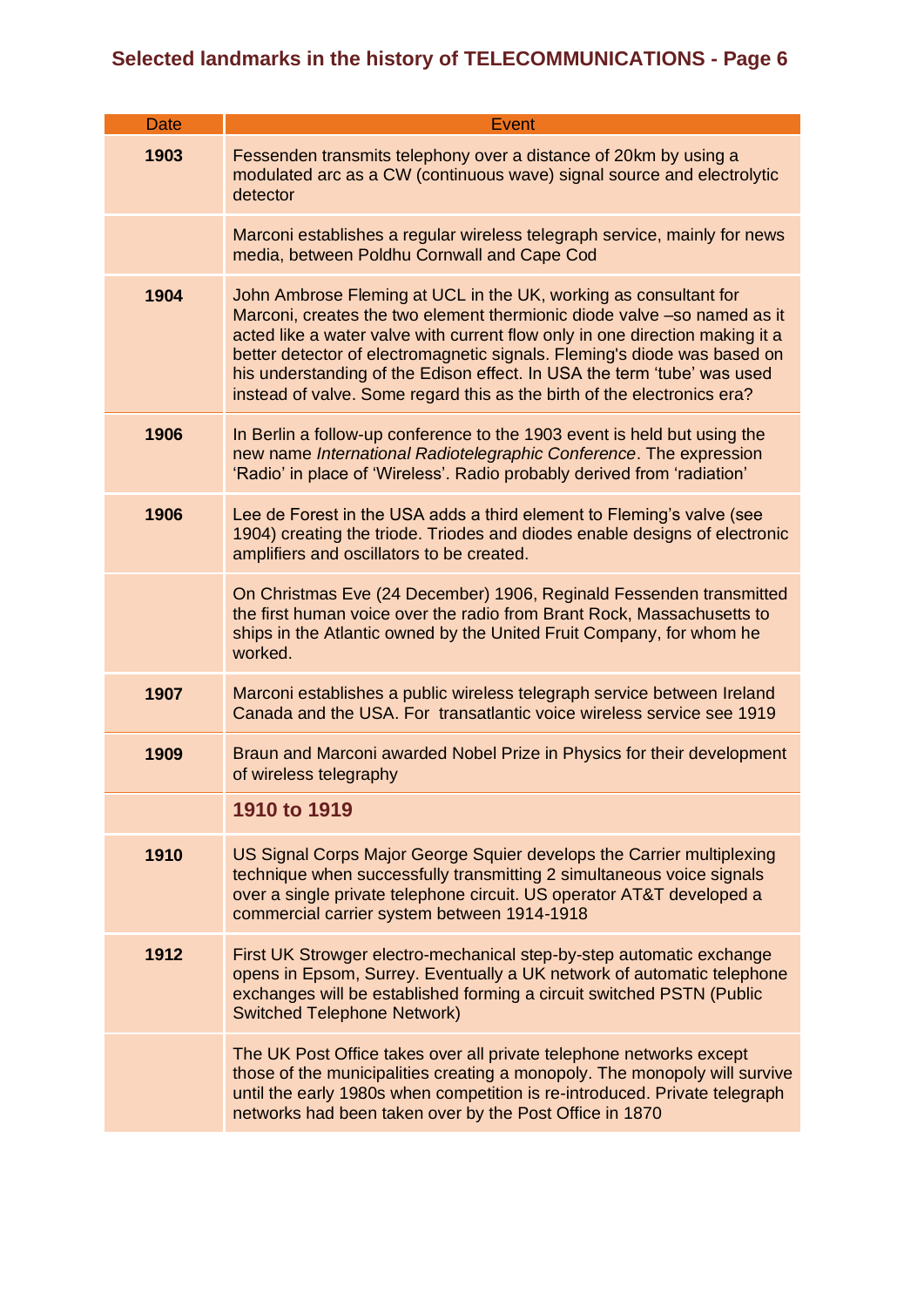| <b>Date</b> | <b>Event</b>                                                                                                                                                                                                                                                                                                                                                                                                                                                                                                                                               |
|-------------|------------------------------------------------------------------------------------------------------------------------------------------------------------------------------------------------------------------------------------------------------------------------------------------------------------------------------------------------------------------------------------------------------------------------------------------------------------------------------------------------------------------------------------------------------------|
|             |                                                                                                                                                                                                                                                                                                                                                                                                                                                                                                                                                            |
| 1913-14     | Marconi Company engineer and wireless pioneer H.J. Round patented a<br>number of ideas for radio valve improvements including that of an<br>indirectly heated cathode.                                                                                                                                                                                                                                                                                                                                                                                     |
| 1914        | Submarine telephone cable laid between Dover and Dunkirk in France                                                                                                                                                                                                                                                                                                                                                                                                                                                                                         |
|             | Multiple different designs of electro-mechanical switching systems<br>developed and manufactured in the USA, Europe and elsewhere. The<br>Lorimer design built by the Canadian Machine Telephone Co is installed<br>in Hereford and the Western Electric Rotary design in Darlington. Other<br>designs are also installed and evaluated by the Post Office (see 1922)                                                                                                                                                                                      |
| 1915        | Submarine telegraph cable laid between UK and Russia                                                                                                                                                                                                                                                                                                                                                                                                                                                                                                       |
|             | During the summer of 1915, former Marconi engineers led by C.E. Prince<br>successfully demonstrated the first air-to-ground voice communication<br>using an aircraft radio telephony transmitter.                                                                                                                                                                                                                                                                                                                                                          |
| 1916        | Amplifiers (see 1906) are developed and used experimentally for the first<br>time at Liverpool on cables between London and Belfast and London and<br><b>Dublin</b>                                                                                                                                                                                                                                                                                                                                                                                        |
| 1917        | An ex-army hut is erected at Writtle, near Chelmsford Essex and used by<br>the Marconi company to develop voice radio for aircraft (see 1922).                                                                                                                                                                                                                                                                                                                                                                                                             |
| 1919        | On 19 March Marconi makes an East-West voice wireless call between<br>Ireland and Canada.                                                                                                                                                                                                                                                                                                                                                                                                                                                                  |
|             | 1920 to 1929                                                                                                                                                                                                                                                                                                                                                                                                                                                                                                                                               |
| 1920        | Following WW1 thermionic valve technology had advanced to the stage<br>where spark transmitters were obsolescent.                                                                                                                                                                                                                                                                                                                                                                                                                                          |
|             | Experimental entertainment broadcasting from the ex-Army at Writtle,<br>(see 1917) by Marconi engineer Peter Eckersley commencing in<br>February proved popular with those who could receive the signals using<br>crystal sets. The transmitter operating at 700m wavelength with an<br>approx. power of 200watts, had a call sign 2MT. The circuitry was similar<br>to that designed by Eckersley in 1920 for use at Croydon aerodrome.<br>However the PMG (Postmaster General) bans further broadcasting later<br>that year due to interference concerns |
|             | In the USA commercial stations commenced broadcasting                                                                                                                                                                                                                                                                                                                                                                                                                                                                                                      |
| 1922        | The UK Post Office standardises on the Strowger step-by-step system.<br>Extremely durable Strowger systems lasted until the mid-1990s                                                                                                                                                                                                                                                                                                                                                                                                                      |
|             | By 1922 amplifiers for cable systems were routinely installed in buildings<br>known as repeater stations to improve transmission performance                                                                                                                                                                                                                                                                                                                                                                                                               |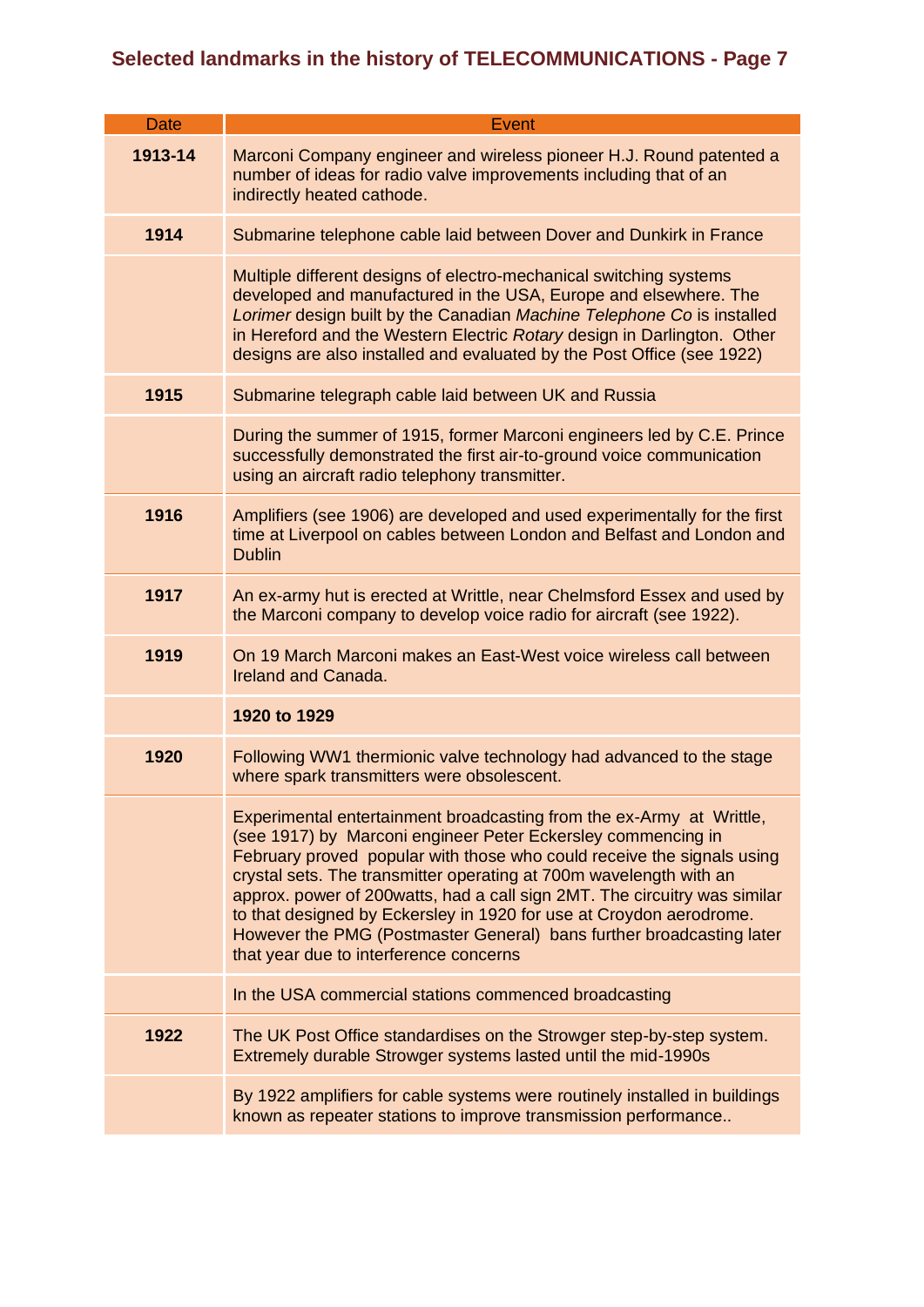| <b>Date</b> | <b>Event</b>                                                                                                                                                                                                                                                                                                                                                                         |
|-------------|--------------------------------------------------------------------------------------------------------------------------------------------------------------------------------------------------------------------------------------------------------------------------------------------------------------------------------------------------------------------------------------|
|             | After petitions from the Wireless Society of London the PMG rescinded<br>the ban on broadcasting (see 1920) and in May a transmitter, 2LO<br>transmitting on 350m at 100watts began broadcasting from Marconi<br>House in the Strand, London This transmitter is on view at the London<br>Science Museum. Clearly demand existed for a broadcasting service                          |
|             | The BBC (British Broadcasting Company, renamed a Corporation in 1927,<br>was established in October at a meeting at the IEE Savoy Place between<br>Marconi company, General Electric, British Thompson-Houston, Radio<br>Corporation Ltd, Metropolitan Vickers and Western Electric. BBC<br>broadcasts commence in November using 2LO.<br>Peter Eckersley becomes BBC Chief Engineer |
| 1923        | BBC moves it's studios to the IEE buildings in Savoy Hill                                                                                                                                                                                                                                                                                                                            |
|             | Vladimir Zworykin at Westinghouse Electric USA develops an electronic<br>camera tube for TV usage, but images lack definition and are low contrast<br>see 1933                                                                                                                                                                                                                       |
| 1925        | John Logiie Baird gives what is widely regarded as the first public<br>demonstration of a part mechanical television system at Selfridges,<br>London. He uses spinning discs containing a spiral of holes for both<br>scanning and display to create an image of an illuminated ventriloquist's<br>dummy.                                                                            |
| 1926        | Rugby Radio Station is established providing a 16kHz high power<br>transmitter using water cooled valves generating a worldwide signal. The<br>huge induction coil from this equipment is on display at the London<br>Science Museum. A second 60kHz transmitter is also established for a<br>radio telephony service to the USA                                                     |
|             | Edward Appleton at Cambridge identifies the existence of another ionised<br>layer (see 1902) which also reflects radio signals but of shorter<br>wavelength. Named the Appleton (or F) layer Appleton was awarded the<br>1947 Nobel Prize in Physics                                                                                                                                 |
|             | In Japan Kenjiro Takaanagi gives a PRIVATE demonstration, at a school,<br>of an electronic TV system using a cathode ray tube. However he does<br>not patent it                                                                                                                                                                                                                      |
|             | The first 'true' demonstration of television by John Logie Baird took place<br>at Baird's laboratories at 22 Frith Street, Soho, on 26 January 1926.                                                                                                                                                                                                                                 |
| 1927        | In larger cities customer (subscriber) growth necessitates a requirement<br>to introduce a translation technique to allow direct dialling. Known as<br>Director working, electro-mechanical relays convert dialled numbers into<br>routeing codes.                                                                                                                                   |
|             | A public radio telephone service commences between London and New<br>York                                                                                                                                                                                                                                                                                                            |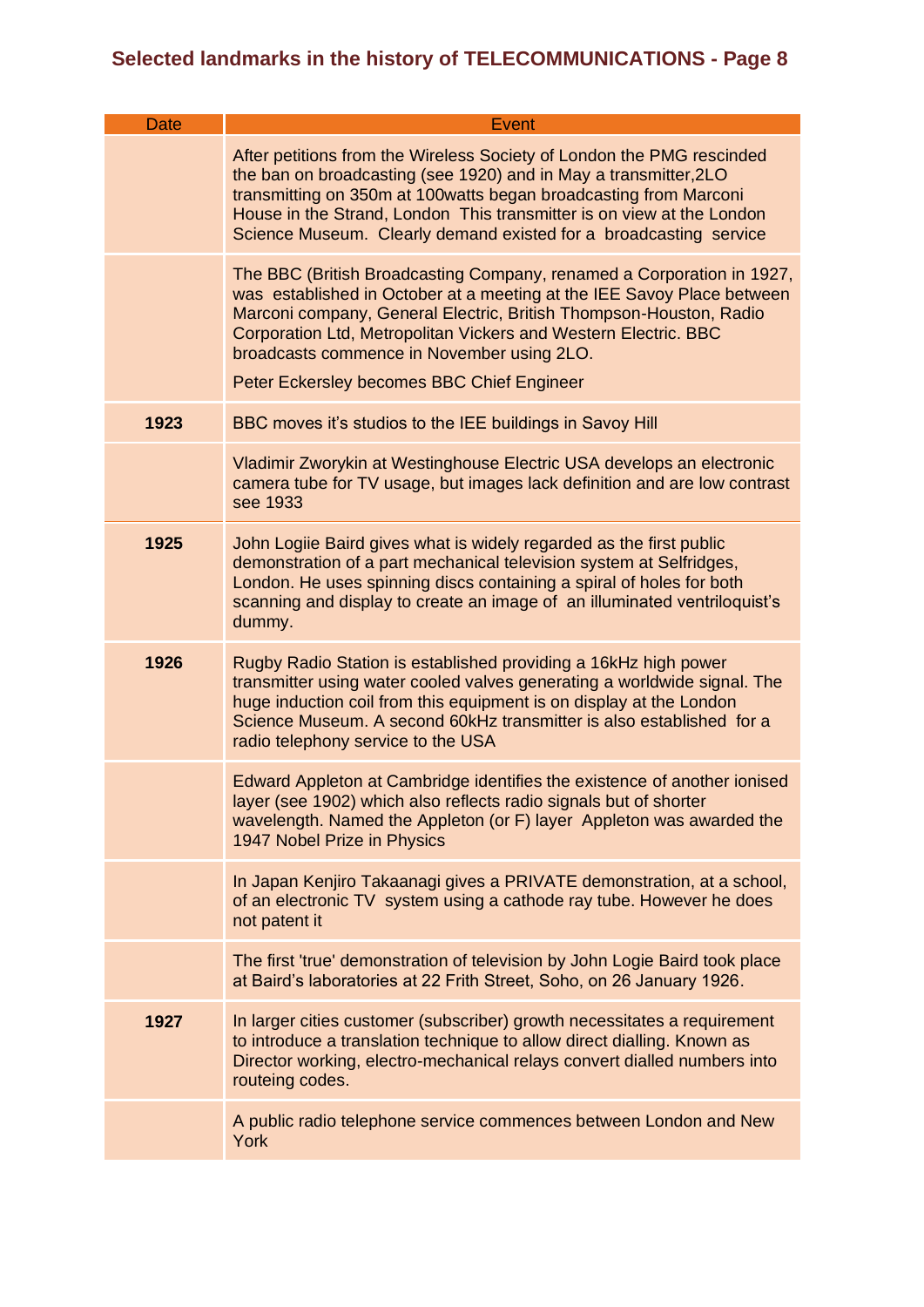| <b>Date</b> | <b>Event</b>                                                                                                                                                                                                                                    |
|-------------|-------------------------------------------------------------------------------------------------------------------------------------------------------------------------------------------------------------------------------------------------|
|             |                                                                                                                                                                                                                                                 |
|             | A time signal generated by the Royal Observatory Greenwich for mariners<br>is transmitted worldwide by Rugby radio Station                                                                                                                      |
| 1928        | In San Francisco, USA Philo Farnsworth gives what is regarded as the<br>first PUBLIC demonstration, to the press, of a fully electronic TV system<br>(see 1925/1926)                                                                            |
|             | In the UK John Logie Baird demonstrates colour TV using his system (see<br>1925)                                                                                                                                                                |
|             | Creeds No 3 teleprinter is adopted as standard UK telegraph machine                                                                                                                                                                             |
|             | 1930 to 1939                                                                                                                                                                                                                                    |
| 1931        | Microwave radio point to point relay system trials are conducted between<br>Dover and Calais. Their success shows that the frequency band 1000-<br>10000MHz has potential for providing communication facilities.- see 1949<br>and 1952.        |
|             | Voice frequency telegraph systems allow direct dialling between telegraph<br>zone centres. This service will be replaced by the Telex service - see<br>1958.                                                                                    |
|             | Vladimir Zworykin, a Russian immigrant to the United States, working at<br>Westinghouse Laboratories in Pittsburgh, developed a prototype<br>iconoscope, the first electronic television camera.                                                |
| 1932        | Anti-sidetone induction coils are introduce in telephone circuits                                                                                                                                                                               |
|             | In the UK EMI (Electrical and Music Industries) develop the Emitron which<br>will be at the heart of early BBC TV cameras (see 1936)                                                                                                            |
|             | UHF (ultra high frequency) radio systems operating in the 300 -3000MHz<br>frequency band are introduced. An early system Is used across the Bristol<br>Channel. Later e.g. in 1937 UHF systems are used for links across the<br>Irish sea       |
| 1933        | Polyethelene (Polythene) was discovered which had a low dielectric<br>constant making it a suitable cable insulation material, particularly for<br>submarine cables. Gutta Percha, the solidified sap from a tree, had been<br>used previously. |
|             | In USA RCA (Radio Corporation of America) acquire Zworykin's patent<br>and produce the iconoscope. It has much greater light sensitivity (see<br>1923)                                                                                          |
| 1934        | Negative feedback technique is discovered by H. S. Black in the USA. It<br>will greatly improve performance of telephone repeaters                                                                                                              |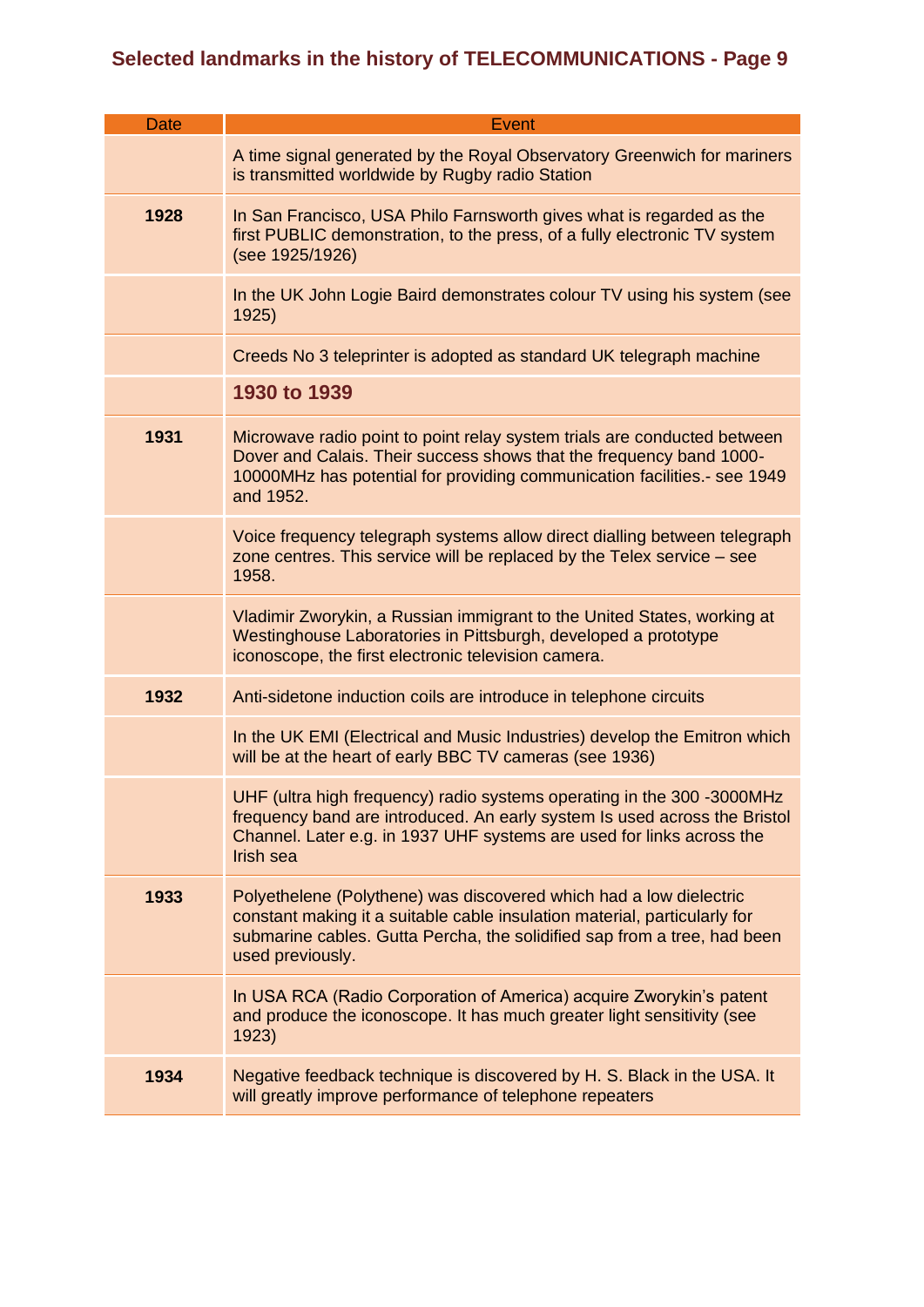| <b>Date</b> | Event                                                                                                                                                                                                                                                                                                                                                                                                                                                                                             |
|-------------|---------------------------------------------------------------------------------------------------------------------------------------------------------------------------------------------------------------------------------------------------------------------------------------------------------------------------------------------------------------------------------------------------------------------------------------------------------------------------------------------------|
| 1935        | 12 channel carrier system trials, in the range 12-60kHz, were conducted<br>in the UK between Bristol and Plymouth. On de-loaded multi-conductor<br>cable. Later developments allowed for 24 channel operation which<br>became the norm for the long distance telephony network prior to co-axial<br>cable system usage (see 1938)                                                                                                                                                                 |
| 1936        | BBC commence broadcasting TV using, on alternative weeks, the Baird<br>system and the EMI electronic design. The EMI system clearly gave<br>superior pictures and became the initial standard adopted in the UK (see<br>1925 & 1932)                                                                                                                                                                                                                                                              |
|             | EMI design a method for transmitting 405 line TV over screened pairs.<br>The technique will be used to broadcast the coronation of George VI in<br>1937.                                                                                                                                                                                                                                                                                                                                          |
| 1937        | Alex Reeves at STC (Standard Telephones and Cables) invents Pulse<br>Code Modulation (PCM). PCM will become the fundamental building<br>block of digital transmission but cannot be realised physically or<br>economically until solid state electronic technology becomes available                                                                                                                                                                                                              |
| 1938        | Co-axial cable systems were introduced. In the UK and many other<br>countries. A coaxial cable system was established between London and<br>Birmingham, and in 1940 extended to Manchester, with 4 co-axial tubes<br>of 0.45in (1.14cm) diameter. One pair used FDM (see below) in the range<br>50-2100kHz to provide telephony. The other pair provided a 1.6MHz<br>bandwidth TV channel. Coaxial cables became the standard for long<br>distance circuits alongside microwave radio relay links |
| 1938        | FDM (frequency division multiplexing) standards which enable increased<br>numbers of voice circuits to be transmitted per cable are published by the<br><b>ITU (International telecommunications Union)</b>                                                                                                                                                                                                                                                                                       |
|             | 1940 to 1949                                                                                                                                                                                                                                                                                                                                                                                                                                                                                      |
| 1945        | Arthur C Clarke publishes an article in Wireless World magazine<br>proposing a network of man-made satellites be placed in geostationary<br>orbit which could act as extra terrestrial radio relay stations providing<br>worldwide coverage - see 1965                                                                                                                                                                                                                                            |
| 1946        | Erlangs, named after Agner Erlang who established the definition, are<br>introduced as the international unit of telephone traffic measurement.                                                                                                                                                                                                                                                                                                                                                   |
|             | Cabinets and pillars are introduced for local network distribution in the UK                                                                                                                                                                                                                                                                                                                                                                                                                      |
| 1947        | John Bardeen and Walter Bratten, members of team led by William<br>Shockley at Bell labs USA, create the first transistor- birth of solid state<br>electronics                                                                                                                                                                                                                                                                                                                                    |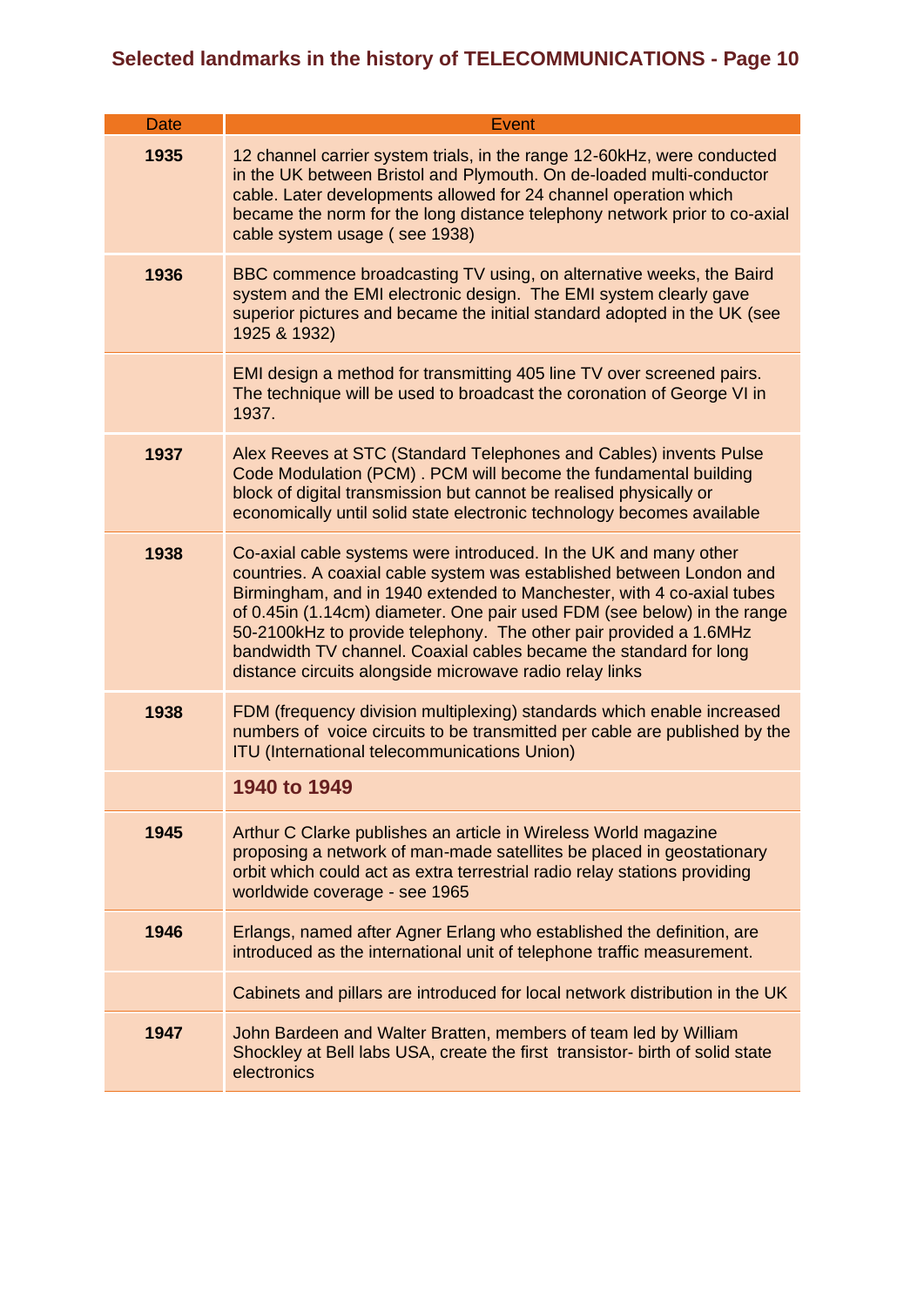| <b>Date</b> | Event                                                                                                                                                                                                                                                                                                                                                                                          |
|-------------|------------------------------------------------------------------------------------------------------------------------------------------------------------------------------------------------------------------------------------------------------------------------------------------------------------------------------------------------------------------------------------------------|
|             | Cellular radio concepts for telephones in vehicles are developed in the<br>USA by Douglas Ring and Rae Young at Bell Labs. They define the<br>structure which achieves economies by reuse of frequencies and<br>handover techniques as the vehicle moved geographically. between cells<br>It will become the basis of all worldwide mobile telephone networks                                  |
| 1948        | Claude Shannon, at Bell Labs USA, is regarded as the founder of<br>information theory. Shannon publishes a paper, 'A Mathematical Theory<br>of Communication' building on the work of Harry Nyquist Shannon's<br>theories establish the required conditions for a discrete sequence<br>of samples to capture all the available information in a continuous time<br>signal of finite bandwidth. |
| 1949        | A microwave radio relay link operating at 900MHz is established between<br>London and the BBC TV transmitter at Sutton Coldfield.                                                                                                                                                                                                                                                              |
|             | 1950 to 1959                                                                                                                                                                                                                                                                                                                                                                                   |
| 1951        | 4MHz coaxial cable systems are standardised in the UK. Using FDM in<br>the range 60 -4092kHz these systems have capacity for 16 supergroups<br>(960 voice channels) or one 405 line TV channel with 6 mile repeater<br>spacing.                                                                                                                                                                |
|             | Charles Hard Townes publishes concept of the MASER (microwave<br>amplification by stimulated emission of radiation) see 1956                                                                                                                                                                                                                                                                   |
| 1952        | An analogue microwave radio relay link is established between<br>Manchester and Kirk O' Shotts near Edinburgh. Operating in the 4GHz<br>band it provides TV service                                                                                                                                                                                                                            |
| 1953        | In the UK cable pressurisation is introduced in the trunk and junction<br>network to improve waterproofing                                                                                                                                                                                                                                                                                     |
| 1956        | TAT 1, the first transatlantic telephone cable, is completed. Linking Oban<br>Scotland to Clarenville Newfoundland, then onwards to Sidney Mines<br>Nova Scotia. The Atlantic coaxial cable section used 2 cables with highly<br>reliable thermionic valves in submarine repeaters. Providing 36 FDM high<br>quality voice channels between Europe, USA and Canada telephone<br>traffic surges |
|             | A MASER is built by Nicolaas Bloember at Harvard University. MASERS<br>when suitably cooled, provided low noise signal amplification at Satellite<br><b>Earth stations</b>                                                                                                                                                                                                                     |
| 1957        | USSR launch the world's first artificial satellite Sputnik. It highlights the<br>opportunities of this technology for satellite telecommunications                                                                                                                                                                                                                                             |
| 1958        | UK introduces STD (Subscriber Trunk Dialling) whereby customers could<br>dial their own long distance calls directly without operator intervention.                                                                                                                                                                                                                                            |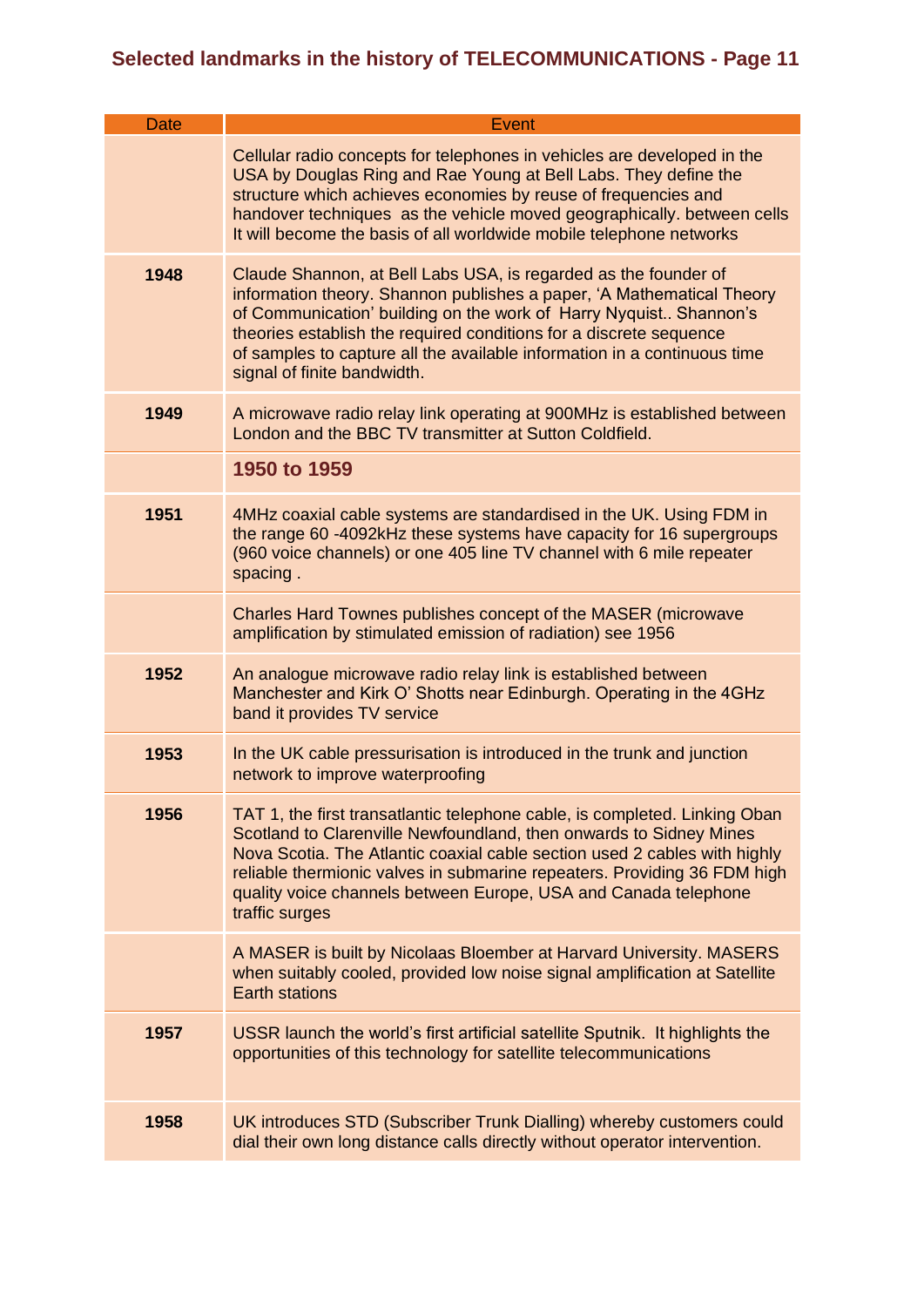| <b>Date</b> | Event                                                                                                                                                                                                                                                                     |
|-------------|---------------------------------------------------------------------------------------------------------------------------------------------------------------------------------------------------------------------------------------------------------------------------|
|             | <b>SCORE (Signal Communication by Orbiting Relay Equipment) satellite,</b><br>the first to relay voice signals, is launched by the USA. SCORE<br>broadcast a taped message from the US President Eisenhower saying<br>"peace on earth and goodwill toward men everywhere" |
|             | A dedicated automatic switched network for teleprinters called TELEX is<br>introduced in the UK. Previously teleprinters signals were routed over the<br>PSTN by modulating a 1.5kHz tone                                                                                 |
| 1959        | Radiophone manual services launch in the UK in South Lancashire. The<br>service will launch in London in 1965                                                                                                                                                             |
|             | To meet increased traffic demand on TAT 1 (see 1956) audio channel<br>spacing is reduced to increase the number of circuits available to the<br>public                                                                                                                    |
|             | TAT 2, of similar design to TAT 1, is established between France and<br>Newfoundland                                                                                                                                                                                      |
|             | 1960 to 1969                                                                                                                                                                                                                                                              |
| 1960        | US launch $ECHO - a$ passive reflecting satellite for communications                                                                                                                                                                                                      |
|             | TASI (Time Assignment Speech Interpolation) is introduced to further<br>increase capacity on TAT 1 (see 1956 and 1959). TASI enables idle<br>circuit time during pauses in conversations to be allocated to other users                                                   |
|             | The LASER (Light Amplification by Stimulated Emission of Radiation)<br>providing coherent light is developed. This stimulates research into its use<br>for optical telecommunications - see 1966                                                                          |
| 1960        | Radio paging systems launched in the UK                                                                                                                                                                                                                                   |
| 1961        | 12 MHz co-axial cable systems are introduced in the UK with 3 mile<br>(4.8km) repeater spacing on long distance routes. Operating in FDM in<br>the range 312 - 12388kHz these systems provide 2700 voice channels                                                         |
| 1962        | TELSTAR an active low orbit satellite enables live TV between Europe<br>and USA                                                                                                                                                                                           |
|             | A trial electronic digital telephone exchange system is opened at Highgate<br>Wood, North London. Using TDM (Time Division Multiplexing) and PAM<br>(Pulse Amplitude Modulation). PAM proves problematic so PCM (see<br>1937) used for later trials                       |
| 1964        | Successful development of the technology paves the way for a<br>geostationary satellite network. With 11 countries support, the Intelsat<br>Agreement was signed on 20 August 20, 1964. Arthur Clarke's idea is a<br>step nearer (see 1945)                               |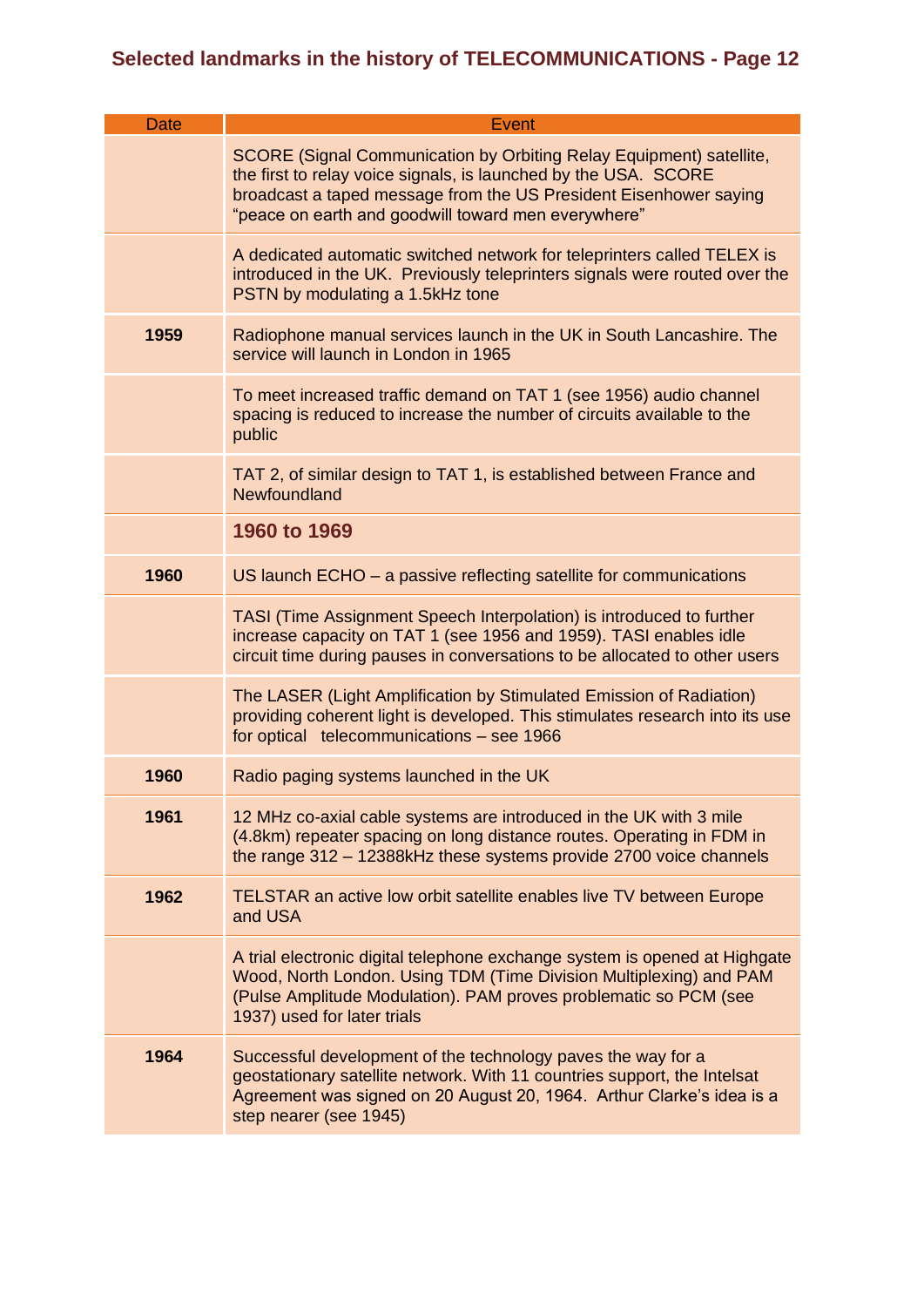| <b>Date</b> | Event                                                                                                                                                                                                                                                                                                                                                                                                                                                                                             |
|-------------|---------------------------------------------------------------------------------------------------------------------------------------------------------------------------------------------------------------------------------------------------------------------------------------------------------------------------------------------------------------------------------------------------------------------------------------------------------------------------------------------------|
| 1965        | The first Intelsat satellite, Early Bird (later re-named Intelsat 1) is<br>launched. Early Bird was the first operational commercial satellite to<br>provide regular telecommunications and broadcasting services between<br><b>USA and Europe</b>                                                                                                                                                                                                                                                |
|             | In the UK microwave radio relay systems form a national long distance<br>network complementing trunk cables. Used to transport both analogue TV<br>and telephony they operate in the SHF (super high frequency) 4GHz and<br>6GHz bands and have repeaters typically spaced 30 miles apart. In<br>London and Birmingham special radio towers are built. The BT Tower, an<br>iconic landmark in London (originally the Post Office Tower), for a short<br>period is the tallest building in the UK. |
|             | In the USA the 1ESS (Number One Electronic Switching System) a stored<br>programme controlled (SPC) circuit switch manufactured by Western<br>Electric first enters service in Succasunna, New Jersey.                                                                                                                                                                                                                                                                                            |
| 1966        | Charles Kao and George Hockham of STL (Standard Telephones<br>Laboratories) publish a paper in IEE Proceedings proposing glass fibres<br>as waveguides for optical communications providing glass losses can be<br>reduced to 20dB/km or less                                                                                                                                                                                                                                                     |
|             | Semi-electronic telephone exchange systems are developed allowing<br>computer control and storage. Two such types introduced in the UK are<br>the Plessey 5005 Crossbar (TXK) and the Reed Relay type (TXE). TXE2<br>is used for small exchanges and TXE4 for large. These systems reduced<br>further Strowger exchange growth                                                                                                                                                                    |
|             | PCM digital line systems (see 1937) are trialled in the UK. based on the<br>USA 24 channel capacity model. They provide short haul systems for use<br>on junction routes with de-loaded cables. However the European 30<br>channel PCM standard will be adopted eventually for the UK (see 1976)                                                                                                                                                                                                  |
| 1967        | Plans for a network interconnecting ARPA (Advanced Research Projects<br>Agency) Network sites in the USA (an ARPANET) are published. A wide<br>area network using mini-computers equipped with IMPs (Interface<br>Message Processors) to interface with the physical transmission network.<br>IMPs are forerunners of routers.                                                                                                                                                                    |
| 1968        | Donald Davies at the UK NPL (National Physical Labs) proposed Packet<br>Switching for more efficient transmission of data. In the USA Paul Baran<br>proposed a similar idea at about the same time. Packet Switching became<br>key for the Internet.                                                                                                                                                                                                                                              |
|             | Due to problems found during the trial of TDM-PAM (see 1962) a new trial<br>electronic stored programme control switching system using TDM-PCM<br>commences at Empress exchange near Earls Court London. A second<br>TDM-PCM trial is conducted at Moorgate exchange in the City of London                                                                                                                                                                                                        |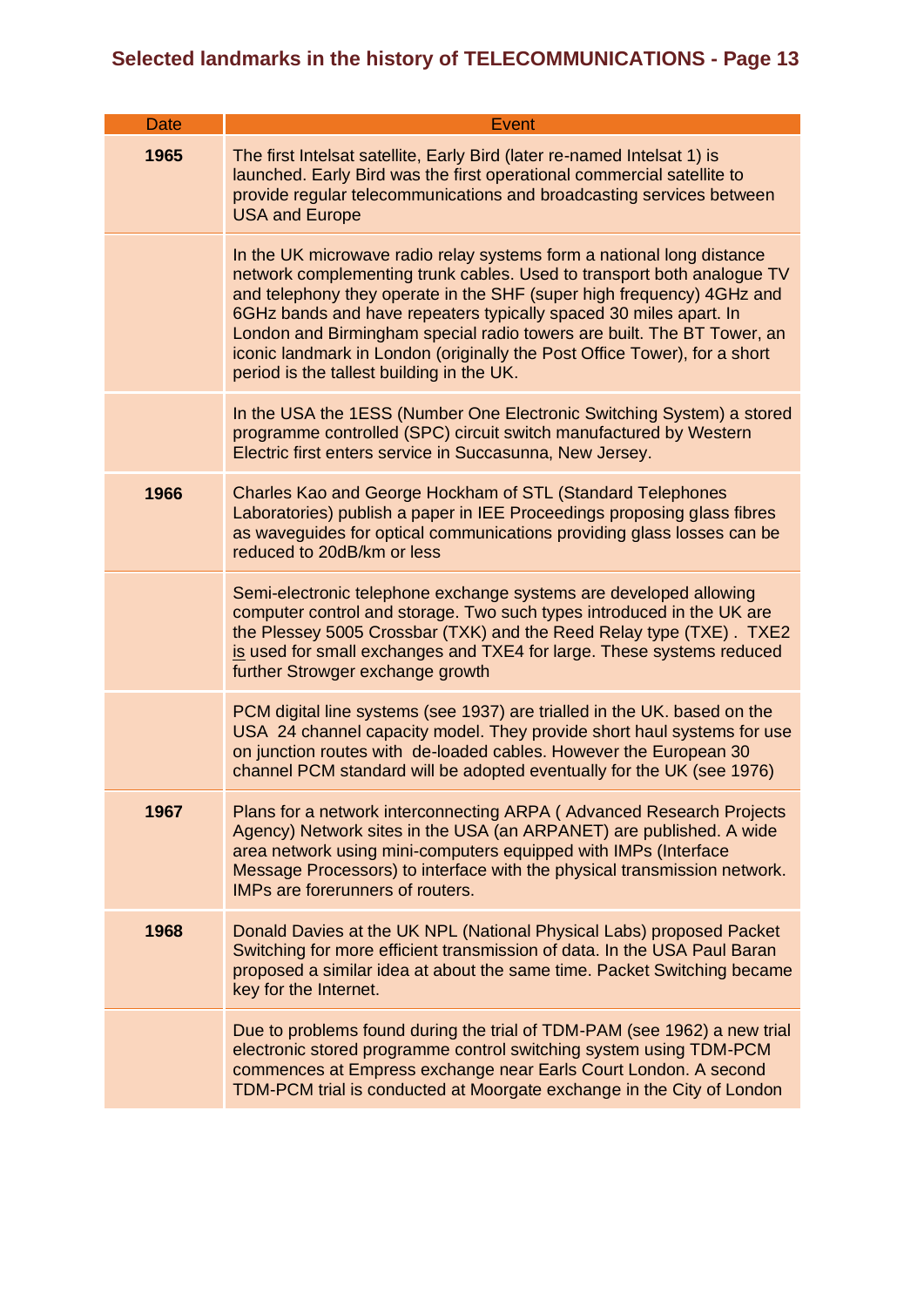| <b>Date</b> | <b>Event</b>                                                                                                                                                                                                                                                                                                                                                                                                                                                                                                                                                    |
|-------------|-----------------------------------------------------------------------------------------------------------------------------------------------------------------------------------------------------------------------------------------------------------------------------------------------------------------------------------------------------------------------------------------------------------------------------------------------------------------------------------------------------------------------------------------------------------------|
| 1969        | ARPANET a packet switched network (see 1967 and 1968) is established<br>which will lead eventually to the foundation of the Internet ARPANET<br>uses a Network Control Program (NCP) which is replaced by TCP in<br>1983                                                                                                                                                                                                                                                                                                                                        |
|             | <b>Decade 1970 to 1979</b>                                                                                                                                                                                                                                                                                                                                                                                                                                                                                                                                      |
| 1970        | Corning Glassworks in the USA announce they had developed glass with<br>losses below the target 20dB/km level required for practical Optical Fibre<br>(see 1966)<br>systems                                                                                                                                                                                                                                                                                                                                                                                     |
|             | A millimetric circular terrestrial waveguide system, which can provide<br>large capacities for trunk networks, is demonstrated in the UK. By the<br>mid-1970s plans are in place for deployment of such systems in the UK<br>trunk network. (see 1978)                                                                                                                                                                                                                                                                                                          |
|             | ISTD (International subscriber trunk dialling) allows UK subscribers to dial<br>USA numbers direct. The service is progressively extended to most other<br>countries.                                                                                                                                                                                                                                                                                                                                                                                           |
| 1971        | Plans for a UK Packet Switched network for data transmission are<br>proposed                                                                                                                                                                                                                                                                                                                                                                                                                                                                                    |
| 1973        | Motorola becomes the first company to develop a handheld, as opposed<br>to within vehicle, mobile telephone for use in the cellular network (see<br>1947)                                                                                                                                                                                                                                                                                                                                                                                                       |
| 1974        | The architecture of Transmission Control Protocol (TCP) which will allow<br>different computer networks to interoperate is published in the USA by<br>Vint Cerf and Robert Kahn. TCP will later be split into two parts in 1988 -a<br>slimmed down TCP part and a routing part IP (Internet Protocol) see<br>1978. TCP/IP will become the key enabler of the public Internet.                                                                                                                                                                                   |
| 1976        | The International Telecommunications Union (ITU) publishes a<br>recommended standard for Packet Switched Networks called X25 aimed<br>primarily at wide area networks. X75 for the interconnecting links-is also<br>published                                                                                                                                                                                                                                                                                                                                   |
|             | 30 channel PCM trials are conducted in the UK. 30 channel PCM with a<br>transmission rate of 2048Mbit/s was favoured by Europe whereas 24<br>channel was North American The UK decided to standardise on the<br>European 30 channel rate of 2048Mbit/s which will become the base for<br>the digital transmission network based on PDH (Plesiochronous Digital<br>Hierarchy) of 2, 8, 34, 140 and 565Mbit/s. This marked a move away from<br>telephony analogue technology to a system more suited for a variety of<br>services including data, voice or video. |
|             | UK's last manual telephone exchange Portree Isle of Sky is closed                                                                                                                                                                                                                                                                                                                                                                                                                                                                                               |
|             | In the USA the 1AESS SPC circuit switched telephone exchange system,<br>an upgrade of the 1ESS with a faster 1A processor (see 1965), enters<br>service                                                                                                                                                                                                                                                                                                                                                                                                         |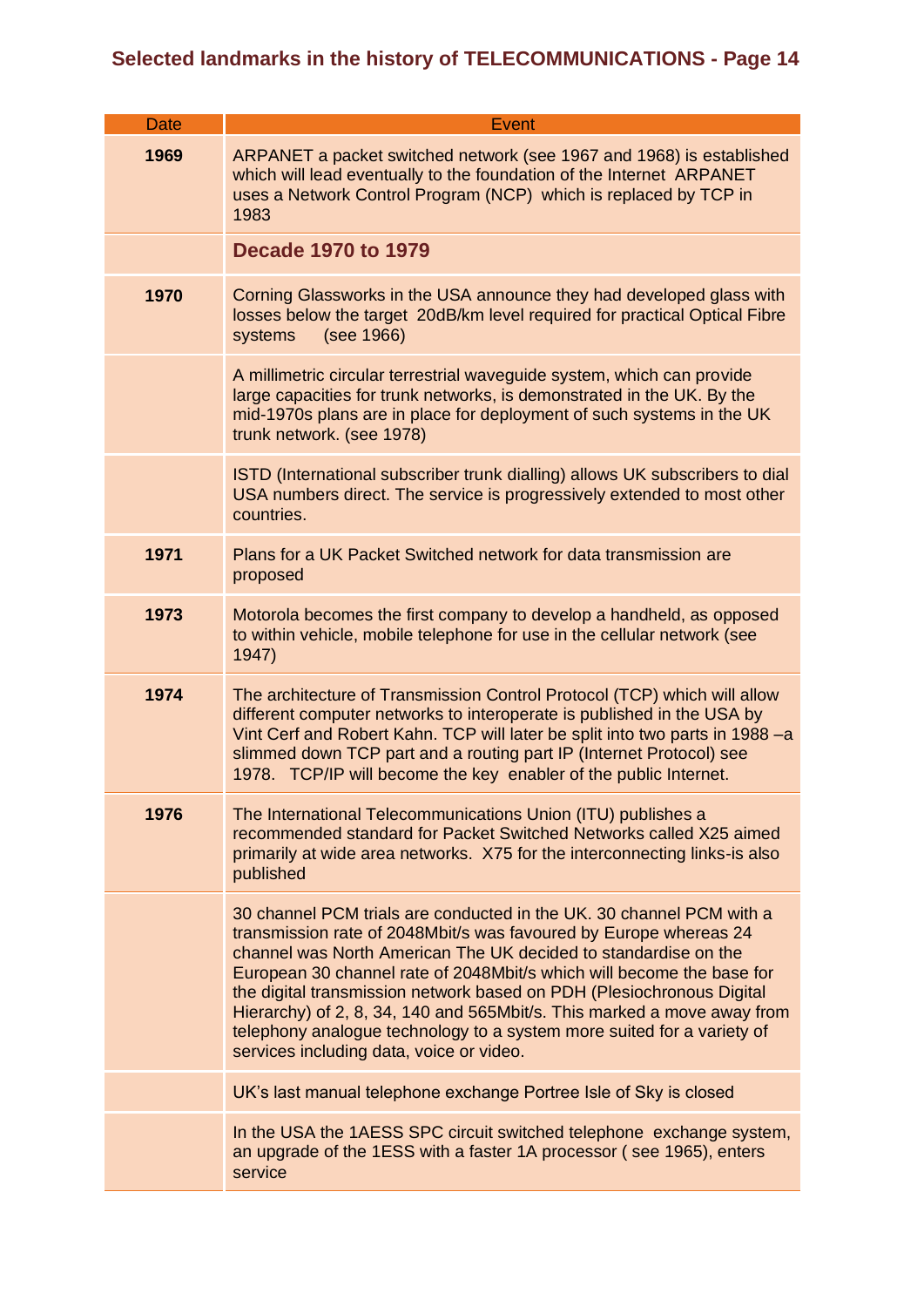| Date | Event                                                                                                                                                                                                                                                                                                                                                                                                                                                                                                 |
|------|-------------------------------------------------------------------------------------------------------------------------------------------------------------------------------------------------------------------------------------------------------------------------------------------------------------------------------------------------------------------------------------------------------------------------------------------------------------------------------------------------------|
| 1977 | Field trials of prototype Optical Fibre systems are carried out in the UK,<br>USA and other countries Their success will mean major changes to the<br>future planning and provision policy for cable networks worldwide. (see<br>1978)                                                                                                                                                                                                                                                                |
|      | An EPSS (Experimental Packet Switching System) is established in the<br>UK between London - Manchester- Glasgow (see 1971)                                                                                                                                                                                                                                                                                                                                                                            |
|      | <b>ITT</b> (International Telephone and Telegraph) in USA develop computer<br>controlled digital telephone switching equipment, System 12. Manufacture<br>is carried out by ITT subsidiaries mainly in Europe where it sells well (see<br>1982).                                                                                                                                                                                                                                                      |
| 1978 | In the UK following the successful 1977 trials digital Optical Fibre systems<br>are set to become the basis of future trunk and, to a lesser extent,<br>junction networks in preference rather than co-axial cable, microwave<br>radio links or any planned millimetric trunk waveguide. For the local<br>network however, until Internet usage dominates domestic demand for<br>broadband data and video services in the 21st century, there is no<br>economic case for fibre to the premises (FTTP) |
|      | TCP is split into two protocols. A slimmed down TCP would manage data<br>flow control and error correction while a separate Internet Protocol (IP)<br>would deal with the routing of packets across the networks                                                                                                                                                                                                                                                                                      |
| 1979 | Japan becomes the first country to introduce a cellular mobile telephone<br>service. An analogue system based on AMPS (advanced mobile phone<br>system)                                                                                                                                                                                                                                                                                                                                               |
|      | INMARSAT – an organisation for maritime satellite communications is<br>formed                                                                                                                                                                                                                                                                                                                                                                                                                         |
|      | 1980 to 1989                                                                                                                                                                                                                                                                                                                                                                                                                                                                                          |
| 1980 | First commercially manufactured UK Optical Fibre (OF) link goes into full<br>time service between Brownhills and Walsall in the West Midlands. The<br>first phase of OF systems use the 850nm band and graded index fibre.<br>Later systems use the lower loss 1300nm or 1500nm bands and<br>singlemode (monomode) fibre as designs and components become<br>available.                                                                                                                               |
|      | Trials of submarine optical fibre cable in Loch Fyne Scotland                                                                                                                                                                                                                                                                                                                                                                                                                                         |
|      | Pilot version of UK's standard digital computer stored programme<br>controlled automatic electronic telephone exchange, System X (code<br>TXD) opens as a tandem at Baynard House London                                                                                                                                                                                                                                                                                                              |
|      | USA launches a cellular mobile telephone service using AMPS see 1979                                                                                                                                                                                                                                                                                                                                                                                                                                  |
|      |                                                                                                                                                                                                                                                                                                                                                                                                                                                                                                       |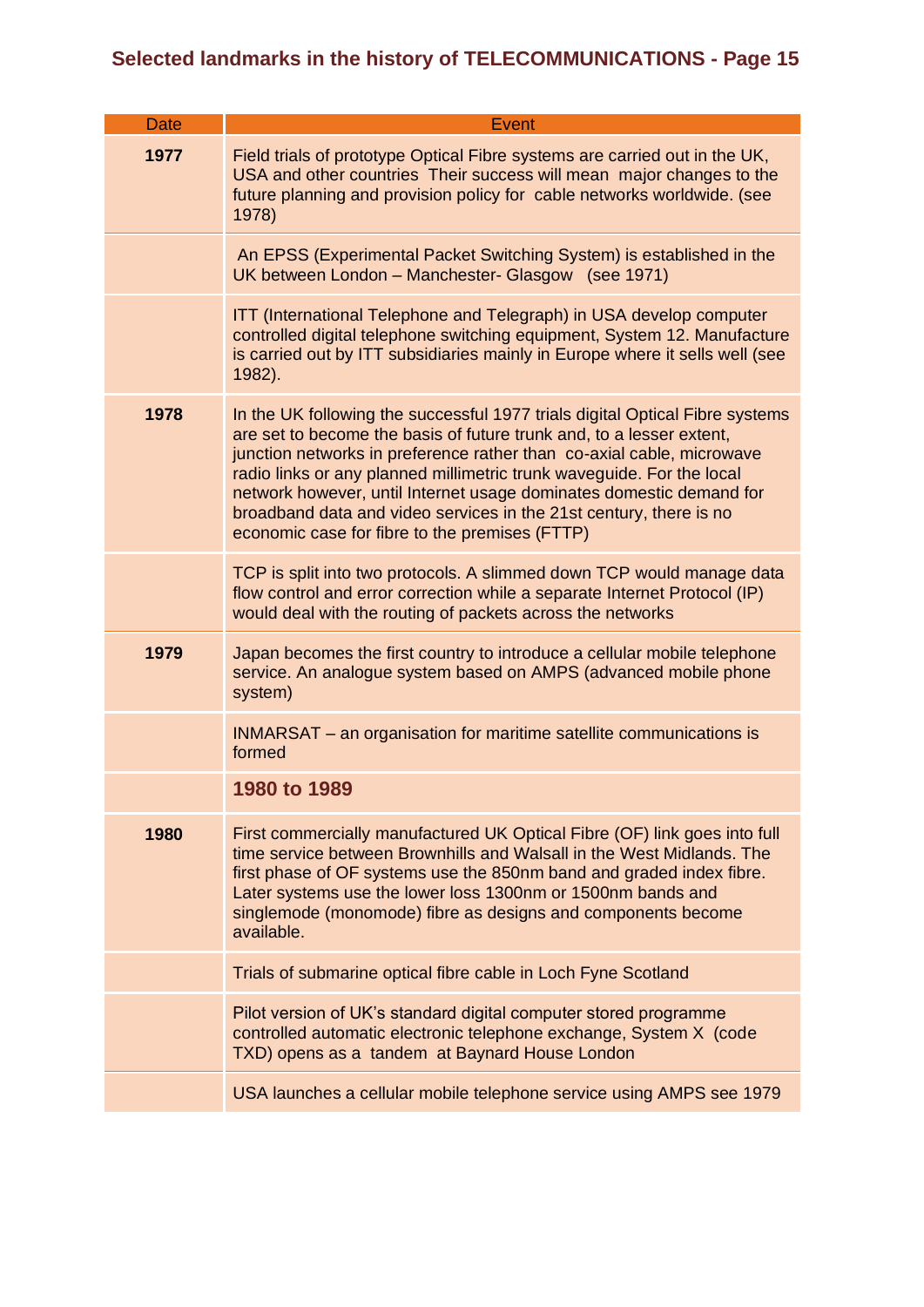| <b>Date</b> | <b>Event</b>                                                                                                                                                                                                                                                                                                                                                                           |
|-------------|----------------------------------------------------------------------------------------------------------------------------------------------------------------------------------------------------------------------------------------------------------------------------------------------------------------------------------------------------------------------------------------|
|             | $UK's$ largest co-axial cable system completed $-$ a 60MHz route between<br>London and Birmingham the cable has 18 tubes each pair capable of<br>carrying 10800 voice channels in FDM in the range 4404 - 59580kHz. No<br>further systems of this type are deployed due to the shift to optical fibre<br>provision.                                                                    |
| 1981        | System X Local Exchange goes into service at Woodbridge Suffolk                                                                                                                                                                                                                                                                                                                        |
|             | In the UK Post Office telecommunications monopoly is ended and<br>competition re-introduced (see 1912). Most countries follow similar paths                                                                                                                                                                                                                                            |
| 1982        | First ITT System 12 digital computer controlled switching system is<br>installed in Brecht, Belgium. Although reasonably successful in the<br>Europe and Mexico when adapted for the US market System 12 is<br>ultimately unsuccessful. .                                                                                                                                              |
| 1983        | <b>ARPANET changes from using its original Network Control Program (see</b><br>1969) to TCP working. It also splits into 2 parts one for military and one for<br>civilian use. The civilian part will go on to form the public Internet.                                                                                                                                               |
|             | Trials of an Integrated Digital Services Network (ISDN) commence in the<br>UK. ISDN provides facilities, particularly for business customer, for the<br>transmission of voice, data or video                                                                                                                                                                                           |
| 1984        | Motorola launched the DynaTAC, the first hand-held phone that could<br>connect over Bell's AMPS. It weighed over a kilogram and was<br>affectionately known as The Brick, but it quickly became a must-have<br>accessory for wealthy financiers and entrepreneurs.                                                                                                                     |
| 1985        | Cellular mobile telephone services launches in the UK by Racal Vodafone<br>and Cellnet (a joint venture between BT and Securicor). This first<br>generation system (1G) was analogue and used a modified AMPS version<br>called TACS (Total Access Communication System). The forecast of user<br>numbers expected within the first 10 years was exceeded within 7 months<br>of launch |
|             | WDM (wavelength division multiplexing), an optical form of FDM (see<br>1938) increases per optical fibre capacity by simultaneously transmitting<br>light of more than one wavelength and is widely used. Variants include<br>DWDM (Dense WDM) and CWDM (Coarse WDM)                                                                                                                   |
| 1986        | AXE10 a Swedish design computer controlled telephone exchange<br>equipment is introduced into the UK network to complement System X                                                                                                                                                                                                                                                    |
|             | EDFA (Erbium-doped fibre amplification) is developed by Southampton<br>University. Other forms of fibre amplification include Raman amplifiers<br>based on Raman scattering and Semiconductor Optical Amplifiers Optical<br>amplification is simpler and more reliable than digital regeneration and<br>allows for greater repeater spacing this reducing costs.                       |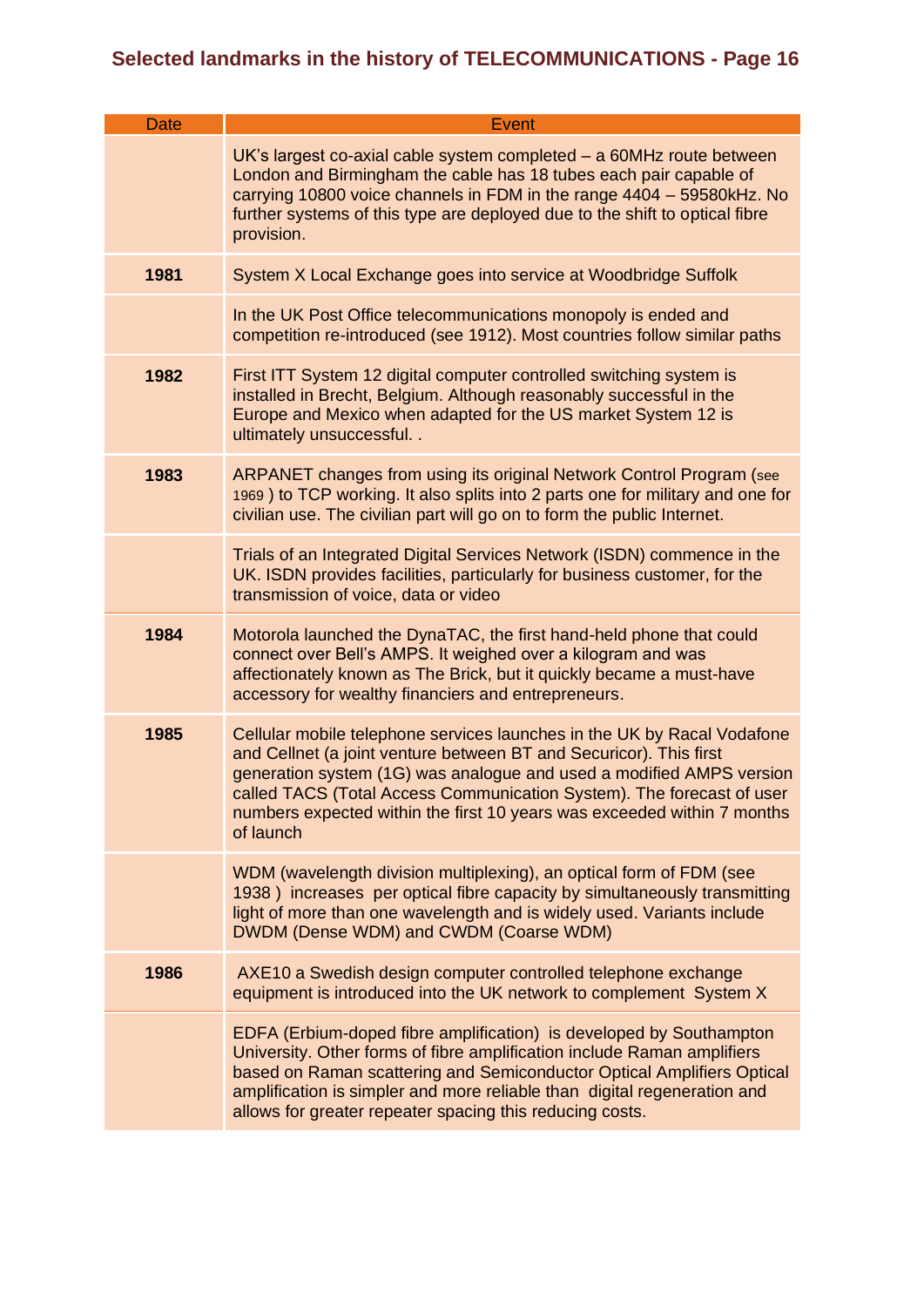| <b>Date</b> | Event                                                                                                                                                                                                                                                                                                                                                                                                                                                                                                                                                                                   |
|-------------|-----------------------------------------------------------------------------------------------------------------------------------------------------------------------------------------------------------------------------------------------------------------------------------------------------------------------------------------------------------------------------------------------------------------------------------------------------------------------------------------------------------------------------------------------------------------------------------------|
| 1987        | GSM (in French 'Groupe Speciale Mobile' in English Global Systems for<br>Mobiles) is a technical committee established by CEPT (Council for<br>European Posts and Telecommunications). to standardise next<br>generation mobile phone services (2G) to allow roaming. GSM standards<br>are Intended for use across Europe but they are eventually adopted<br>internationally. Unlike analogue 1G, GSM is a digital TDMA (Time Division<br>Multiple Access) system using the Integrated Services Digital Network.<br>(ISDN). GSM provides both voice and text SMS (short message system) |
| 1988        | A specification for ADSL (Asymmetric Digital Subscriber Line) is published<br>in the USA. ADSL adds a wideband channel above the voice band for<br>data download and a narrower bandwidth channel for data upload. It<br>becomes a means of enabling operators to provide broadband computing<br>capacity to customers over existing copper telephone lines                                                                                                                                                                                                                             |
|             | TAT 8 the first transatlantic optical fibre submarine cable is complete.<br>Running between Tuckerton New Jersey USA and via Penmarch, France<br>to Widemouth Cornwall UK.                                                                                                                                                                                                                                                                                                                                                                                                              |
| 1989        | Tim Berners-Lee at CERN (in French - Conseil European pour la<br>Recherche Nuclear) writes a paper titled 'Information Management: a<br>proposal' for information exchanges between CERN sites. It will<br>eventually form the basis of the public World Wide Web. (WWW)                                                                                                                                                                                                                                                                                                                |
|             | ATM (Asynchronous Transmission Mode) is specified by the ITU<br>(International Telecommunications Union) using a combination of circuit<br>and packet switching for the transmission of voice, data and/or video in<br>Wide Area Networks and the ISDN (see 1983). Although adopted in<br>Europe in the USA Frame Relay is developed. (see 1990). ATM is now<br>largely superseded by IP (see 1978)                                                                                                                                                                                     |
|             | <b>Decade 1990 to 1999</b>                                                                                                                                                                                                                                                                                                                                                                                                                                                                                                                                                              |
| 1990        | BT Long Distance network becomes 100% digital                                                                                                                                                                                                                                                                                                                                                                                                                                                                                                                                           |
|             | The USA commences digital in place of analogue TV broadcasting. Other<br>countries follow. This will eventually lead to innovations like Smart TVs                                                                                                                                                                                                                                                                                                                                                                                                                                      |
|             | Frame Relay, a slimmed down version of X25 (see 1976) is adopted in<br>the USA in preference to ATM (see 1989) for WANs. Like ATM, Frame<br>Relay is now largely superseded by IP (see1978)                                                                                                                                                                                                                                                                                                                                                                                             |
| 1992        | Civilian part of ARPANET becomes free from US Government control -<br>this is the birth of the public Internet                                                                                                                                                                                                                                                                                                                                                                                                                                                                          |
|             | 2G cellular mobile services based on GSM launch in the UK (see 1987).<br>Later evolution of 2G incorporates a packet switched standard GPRS<br>(general packet radio services). Users are able to browse the web from<br>their mobile.                                                                                                                                                                                                                                                                                                                                                  |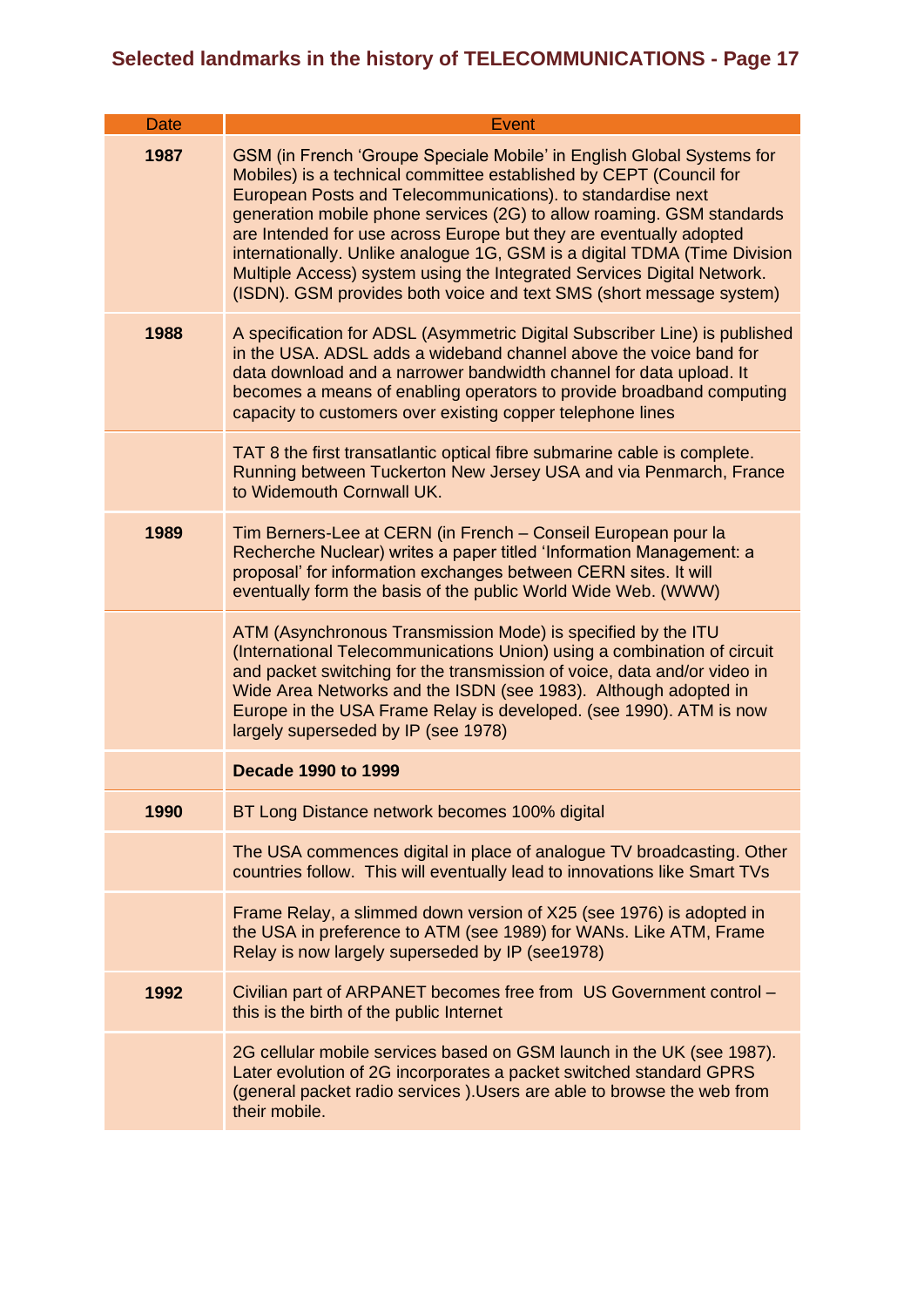| <b>Date</b> | Event                                                                                                                                                                                                                                                                                                                                                                                                                                                                                                                                                                                                                                             |
|-------------|---------------------------------------------------------------------------------------------------------------------------------------------------------------------------------------------------------------------------------------------------------------------------------------------------------------------------------------------------------------------------------------------------------------------------------------------------------------------------------------------------------------------------------------------------------------------------------------------------------------------------------------------------|
|             | SDH (Synchronous Digital Hierarchy) is progressively introduced into<br>transmission networks in place of PDH (Plesiochronous Digital Hierarchy).<br>SDH creates a synchronous multiplexed signal transmitted on optical<br>fibre, radio relay links, satellite links, and at electrical interfaces between<br>equipment. The advantage over PDH is that SDH greatly simplifies the<br>network. SDH was originally defined by ETSI (European<br>Telecommunications Standards Institute) and later adopted by the ITU as<br>a world standard. However in the USA and Canada a similar system<br>called SONET (Synchronous Optical Network) is used |
| 1996        | TAT12 and TAT13 enter service and are the first transatlantic submarine<br>optical fibre cables to use optical amplifiers rather than digital<br>regenerators (see 1985)                                                                                                                                                                                                                                                                                                                                                                                                                                                                          |
|             | 2000 to 2009                                                                                                                                                                                                                                                                                                                                                                                                                                                                                                                                                                                                                                      |
| 2000        | 3G (third generation) mobile radio services arrive using UMTS (Universal<br>Mobile Telecommunication System) standards. Mobile devices become<br>less for making voice calls and more about using UMTS high speed data<br>capability for viewing video, sharing files, playing games or surfing the<br>web                                                                                                                                                                                                                                                                                                                                        |
| 2003        | Luxemburg company Skype launches software enabling VoIP (Voice over<br>Internet Protocol) calls over the Internet. VoIP will impact the PSTN (see<br>2018)                                                                                                                                                                                                                                                                                                                                                                                                                                                                                        |
| 2007        | The iPhone is launched in the USA by Steve Jobs of Apple. Revolutionary<br>in design it eliminated the physical keyboard and replaced it with a<br>touchscreen alternative. This enabled larger screen displays. The<br>Smartphone was born and the original mobile telephone had now evolved<br>into a hand held on-line computing device.                                                                                                                                                                                                                                                                                                       |
| 2009        | Charles Kao is awarded the Nobel Prize in Physics for his work on optical<br>fibres.                                                                                                                                                                                                                                                                                                                                                                                                                                                                                                                                                              |
|             | 2010 to 1019                                                                                                                                                                                                                                                                                                                                                                                                                                                                                                                                                                                                                                      |
| 2012        | 4G (Fourth Generation) mobile radio technology is launched in the UK<br>ushering in the era of the Smartphone.                                                                                                                                                                                                                                                                                                                                                                                                                                                                                                                                    |
| 2013        | Zoom, a company founded in 2011 in California USA launches software<br>enabling videoconferencing facilities. During the 2020 pandemic Zoom<br>usage explodes                                                                                                                                                                                                                                                                                                                                                                                                                                                                                     |
| 2017        | In the USA 1AESS SPC exchanges (see 1965 and 1974) are<br>progressively taken out of service as telephony moves from the PSTN to<br>the Internet VoIP (Voice over Internet Protocol) facility.                                                                                                                                                                                                                                                                                                                                                                                                                                                    |
| 2018        | New Zealand, Germany, France, Netherlands and Switzerland are well<br>advanced in programmes to close their PSTN and move customers onto<br>VoIP telephony.                                                                                                                                                                                                                                                                                                                                                                                                                                                                                       |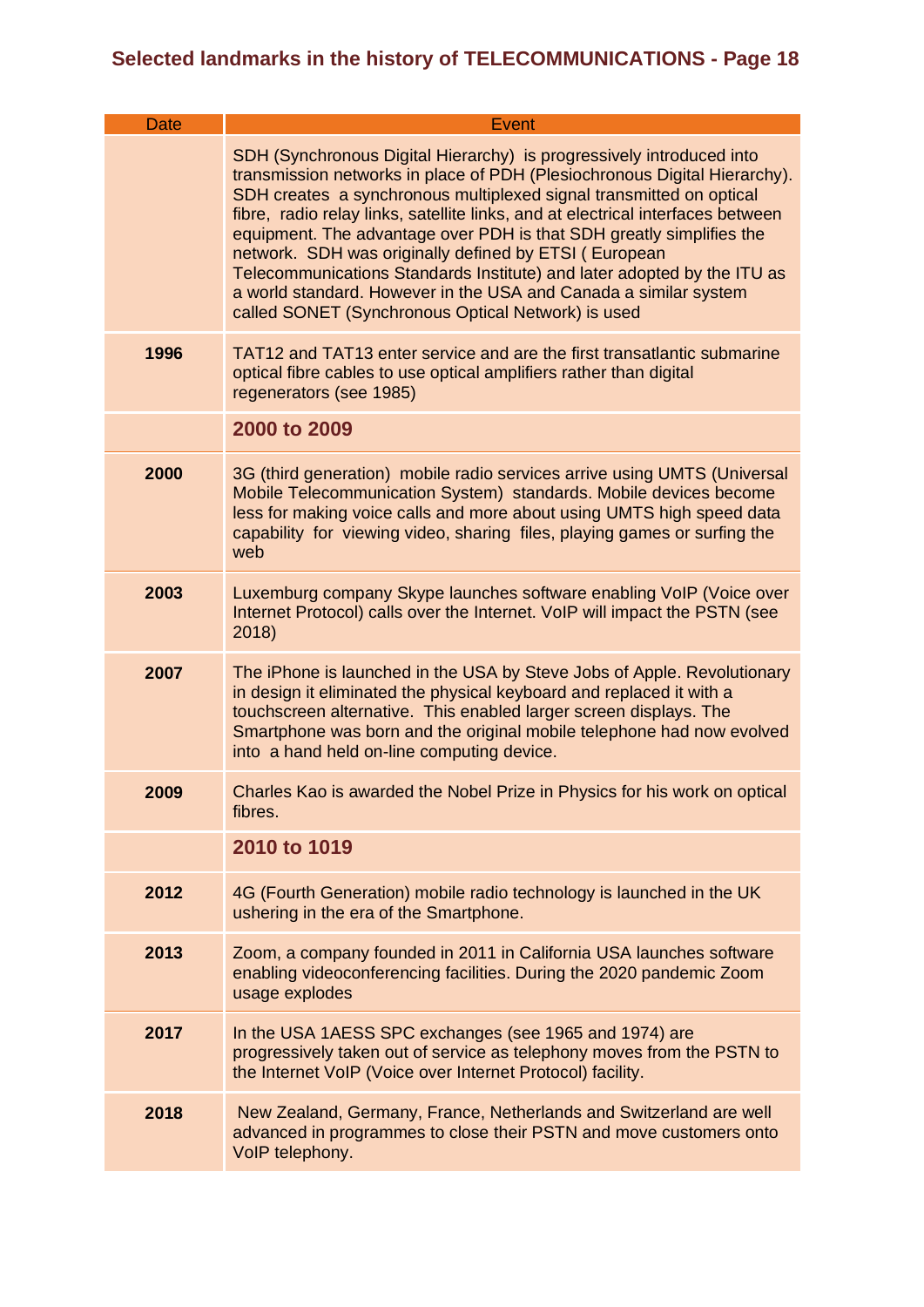| <b>Date</b> | Event                                                                                                                                                                                                                                                                                                                                                                                                                                                                                                                                                             |
|-------------|-------------------------------------------------------------------------------------------------------------------------------------------------------------------------------------------------------------------------------------------------------------------------------------------------------------------------------------------------------------------------------------------------------------------------------------------------------------------------------------------------------------------------------------------------------------------|
| 2019        | UK Regulator Ofcom issues a policy statement that UK PSTN (circuit<br>switched) networks will be closing and customers moved to VoIP for<br>delivery of telephone services. Openreach (part of BT) announces a<br>target date for UK PSTN closure of end 2025. Once PSTN shut down is<br>fully implemented Openreach aims to de-commission equipment then<br>close and vacate 80% of PSTN exchange buildings from 2030 onwards.                                                                                                                                   |
|             | 2020 to 2021                                                                                                                                                                                                                                                                                                                                                                                                                                                                                                                                                      |
| 2020        | Research into improving optical fibre performance includes consideration<br>of Hollow Core Fibre (HCF). Solid glass fibre cores reduce light speed<br>compared with a vacuum due to interaction with the core material. The<br>delay this causes is minute but with ever increasing demands for high<br>speed data and lower losses, fibre improvements are continually sought.<br>Replacing the solid core with a vacuum is currently impractical, but an air<br>core offers similar benefits. However HCF presents significant challenges<br>yet to be overcome |
|             | Roll out of 5G (Fifth Generation) mobile technology commences. Based<br>on ITU specifications 5G is a step-change up from 4G. It addresses the<br>increasing demands of new applications such as supporting IoT (Internet<br>of Things). 5G will run 100 times faster than 4G with minimal latency. With<br>smaller cells geographic connection densities will be greater than any<br>previous mobile generations.                                                                                                                                                |

#### **FOOTNOTE**

The coming of the electric telegraph revolutionised human communications. This footnote can only provide a very brief summary of those events. For those seeking more detailed information Ken Beauchamp's book The History of Telegraphy (see Bibliography) is recommended.

Proposals made as far back as 1753 suggested electrostatic telegraphs. In an issue of the Scot's Magazine that year an anonymous writer, using initials C.M., suggested 26 insulated wires connecting terminals, one wire for each letter of the alphabet, selectively conducting static electricity from Leyden Jars under control of a sender. At the receive end these could be arranged to move one of 26 pieces of paper, each having a different letter of the alphabet. The CM. system was never built but in 1816 Francis Ronalds demonstrated a working model of an alternative electrostatic telegraph at Hammersmith, UK. This used just one wire. Static generated from a friction disc at the sending end could move pith balls at the receiving end. Movement of the pith balls indicated to the receiver that a signal had been sent. Each appropriate letter would be identified by a complicated synchronised clock arrangement at each end. But range was limited and did not represent a commercially viable system. Parts of Ronalds' Hammersmith equipment are on display at the London Science Museum

The first successful system was designed by Cooke and Wheatstone in 1937 in the UK and demonstrated along the railway between Euston and Camden Town. An analogue device it used 5 needles at the receiving end which deflected when current was received on combinations along 5 wires connecting to the sending end. Although limited to just 20 of the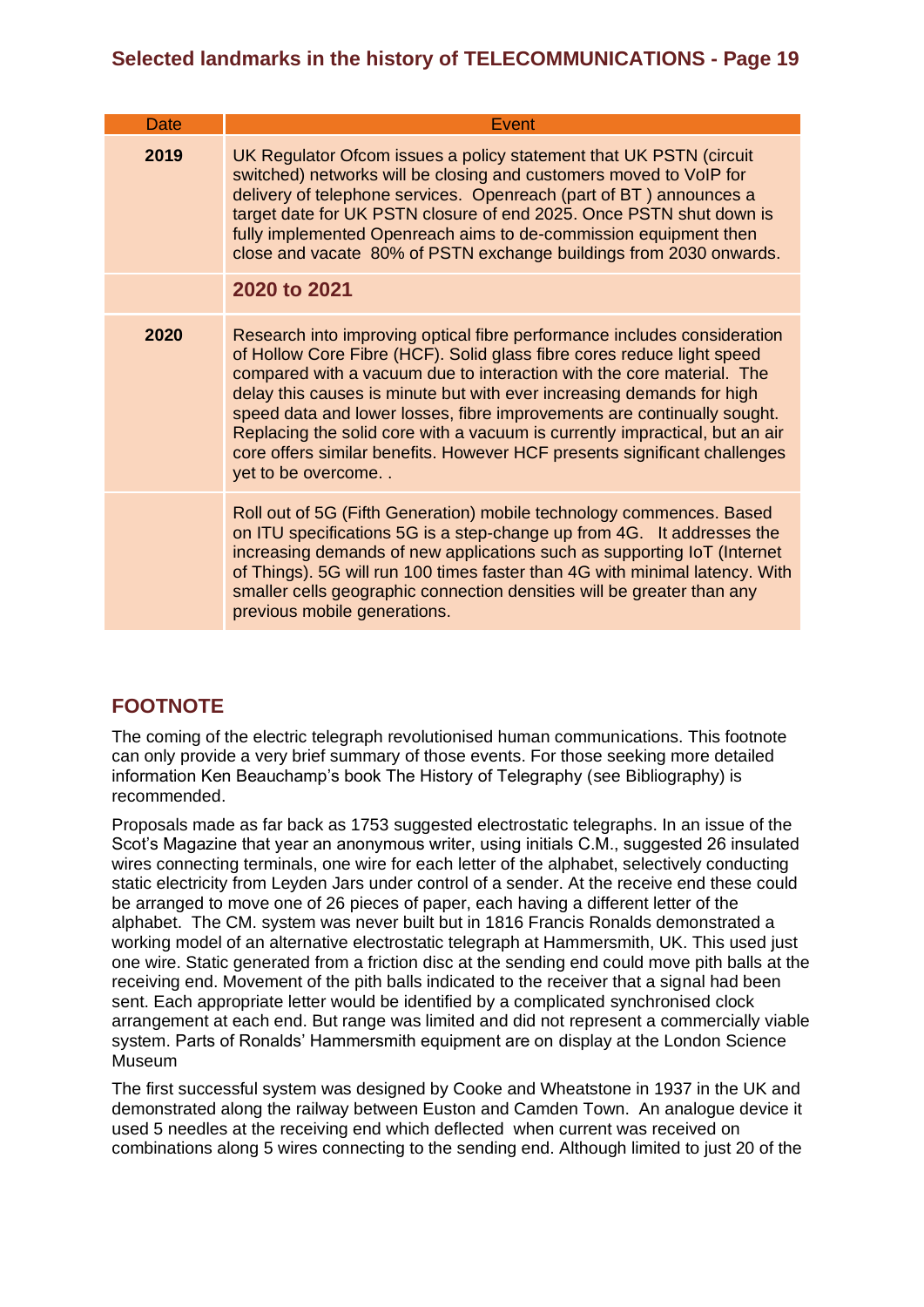26 letters of the alphabet it was nevertheless used by the railways, initially between Paddington and West Drayton.

In the USA Samuel Morse developed a digital electric telegraph using his famous code system whereby combinations of short and long electric pulses represented letters of the alphabet. Morse's system was first demonstrated in 1846 using a pair of wires mounted on 'telegraph' poles, 40 miles linking Washington and Baltimore. The simpler digital system using Morse Code was gradually adopted worldwide and is still in places in use today.

Initially deployed to support the growing railway networks telegraph systems were increasingly made available to the public. Telegraphs, or telegrams as they became known, provided the primary means of urgent communications for many people even until the 1940s before home telephones became more widely available in most countries.

As networks grew nationally attention moved to usage for international telegraphy. In 1850, a 25 mile cable, with gutta percha as insulation, was laid between England and France but unfortunately soon damaged by trawlers. A second attempt in 1851 was more successful and many relatively short submarine routes were established in Europe. But the big challenges were intercontinental telegraph cables, in particular between the Europe and America - an oceanic distance of some 2000 miles between Ireland and Newfoundland.

To make the attempt a company, the New York, Newfoundland and London Telegraph was formed by Cyrus Field, an American businessman. After overcoming huge challenges with the terrain the land section New York to Newfoundland was completed but laying the transoceanic section to Ireland resulted in several initial failures. Eventually in 1858 a cable link was completed and Queen Victoria exchanged messages with US President Buchanan. Unfortunately, the cable failed after a few weeks and, delayed due to the American Civil war, it was not until 1866 that a second more successful cable was laid and brought into service. The impact of the telegraph on international communications was enormous. Conveying messages which had previously taken weeks was now almost instantaneous and international telegraph cables eventually circled the world.

Initially telegraph messages required skilled operators to send and receive them. Automation and system improvements naturally followed. In 1874 Jean-Maurice Baudot introduced his 5 unit code (see timeline). New Zealander Donald Murray developed the Baudot system in 1901 by using a typewriter with a QWERTY keyboard to produce a perforated paper tape, which was then fed into a tape transmitter. At the receiving end a printer mechanism could print onto another paper tape – the 'Ticker Tape' so popular with stock markets. Many others contributed developments with a variety of printing telegraphs. Teleprinters, using standard QWERTY keyboards, simplified the sending and receiving of messages.Telex networks exploited the advantages of teleprinters as .

The electric telegraph provided, for the first time in history, near instant national and international communication with the authority of the written word. Sometimes regarded as obsolete it is interesting that today telegraphy, in the form of text messaging on mobile phones or Emails, remains so popular. .

#### **FURTHER INFORMATION**

#### **WEBSITES**

Visit the Science Museum website

<https://www.sciencemuseum.org.uk/communication>

For the detailed history of UK telecommunications see BT website